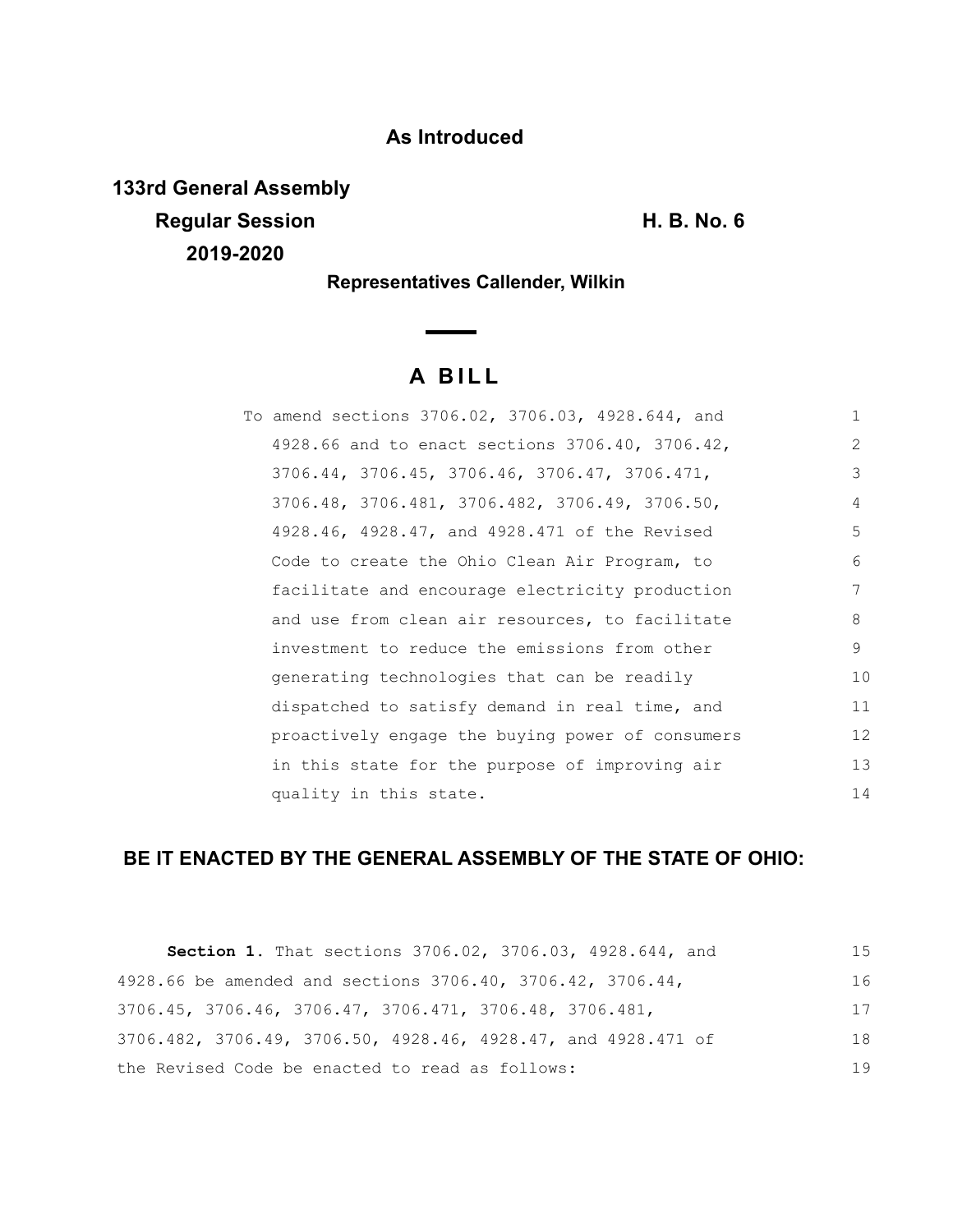#### **H. B. No. 6 Page 2 As Introduced**

| Sec. 3706.02. (A) There is hereby created the Ohio air           | 20 |
|------------------------------------------------------------------|----|
| quality development authority. Such authority is a body both     | 21 |
| corporate and politic in this state, and the carrying out of its | 22 |
| purposes and the exercise by it of the powers conferred by       | 23 |
| Chapter 3706. of the Revised Code shall be held to be, and are   | 24 |
| hereby determined to be, essential governmental functions and    | 25 |
| public purposes of the state, but the authority shall not be     | 26 |
| immune from liability by reason thereof.                         | 27 |
| (B) The authority shall consist of seven-eleven members as       | 28 |
| follows: five                                                    | 29 |
| (1) Five members appointed by the governor, with the             | 30 |
| advice and consent of the senate, no more than three of whom     | 31 |
| shall be members of the same political party, and the-           | 32 |
| (2) The director of environmental protection-and the-, who       | 33 |
| shall be a member ex officio without compensation;               | 34 |
| (3) The director of health, who shall be members-a member        | 35 |
| ex officio without compensation;                                 | 36 |
| (4) Four legislative members, who shall be members ex            | 37 |
| officio without compensation. The speaker of the house of        | 38 |
| representatives, the president of the senate, and the minority   | 39 |
| leader of each house shall each appoint one of the legislative   | 40 |
| members. The legislative members may participate fully in all    | 41 |
| the board's deliberations and activities. - Each                 | 42 |
| Each_appointive member shall be a resident of the state,         | 43 |
| and a qualified elector therein. The members of the authority    | 44 |
| first appointed shall continue in office for terms expiring on   | 45 |
| June 30, 1971, June 30, 1973, June 30, 1975, June 30, 1977, and  | 46 |
| June 30, 1978, respectively, the term of each member to be       | 47 |
| designated by the governor. Appointed members' terms of office   | 48 |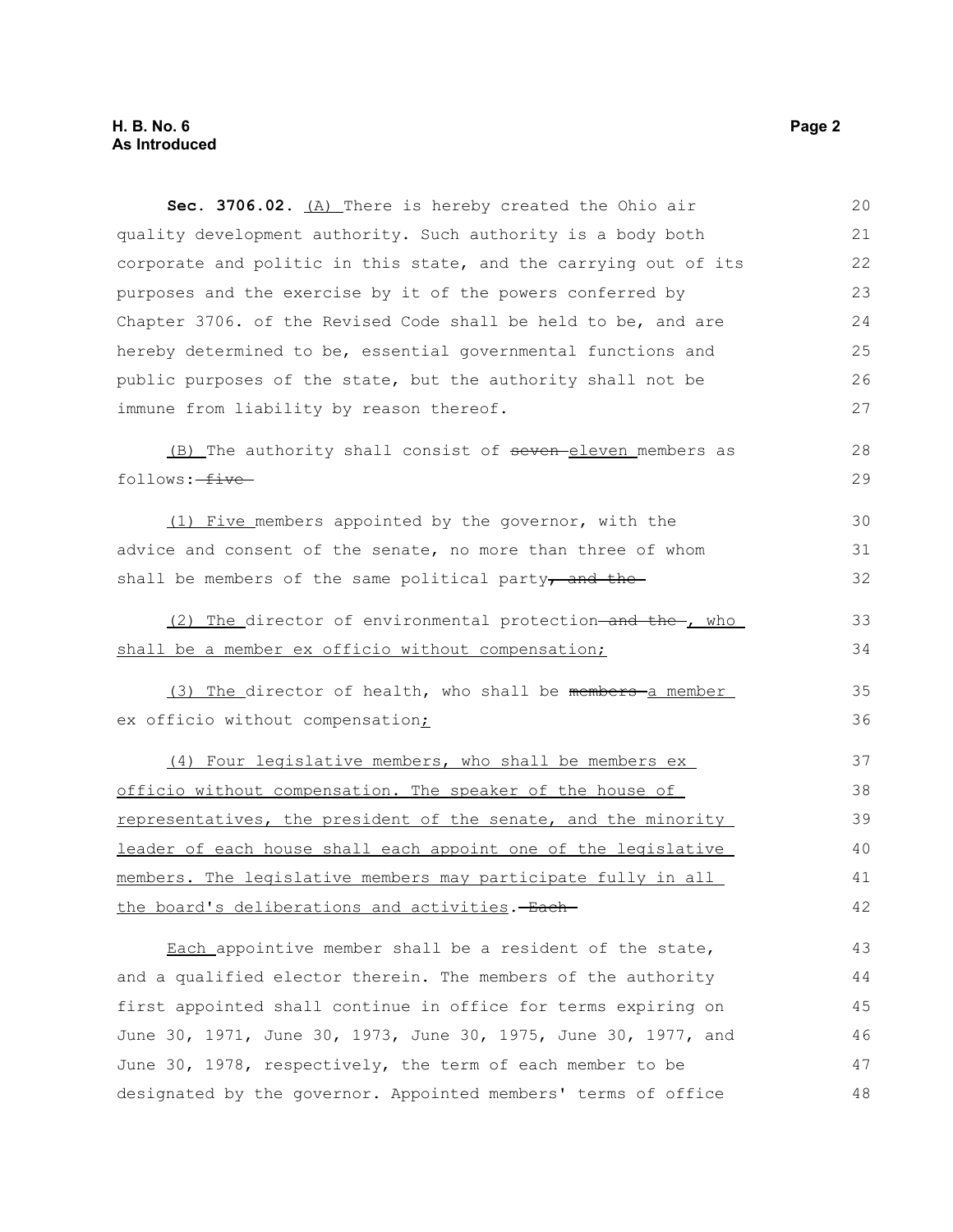shall be for eight years, commencing on the first day of July and ending on the thirtieth day of June. Each appointed member shall hold office from the date of-his appointment until the end of the term for which he was appointed. Any member appointed to fill a vacancy occurring prior to the expiration of the term for which-his the member's predecessor was appointed shall hold office for the remainder of such term. Any appointed member shall continue in office subsequent to the expiration date of his the member's term until-his the member's successor takes office, or until a period of sixty days has elapsed, whichever occurs first. A member of the authority is eligible for reappointment. Each appointed member of the authority, before entering upon-his official duties, shall take an oath as provided by Section 7 of Article XV, Ohio Constitution. The governor may at any time remove any member of the authority for misfeasance, nonfeasance, or malfeasance in office. The authority shall elect one of its appointed members as-chairmanchairperson and another as-vice-chairman vice-chairperson, and shall appoint a secretary-treasurer who need not be a member of the authority. Four members of the authority shall constitute a quorum, and the affirmative vote of four members shall be necessary for any action taken by vote of the authority. No vacancy in the membership of the authority shall impair the rights of a quorum by such vote to exercise all the rights and perform all the duties of the authority. 49 50 51 52 53 54 55 56 57 58 59 60 61 62 63 64 65 66 67 68 69 70 71 72 73 74

Before (C) Except as provided in division (D) of this section, before the issuance of any air quality revenue bonds under Chapter 3706. of the Revised Code, each appointed member of the authority shall give a surety bond to the state in the penal sum of twenty-five thousand dollars and the secretarytreasurer shall give such a bond in the penal sum of fifty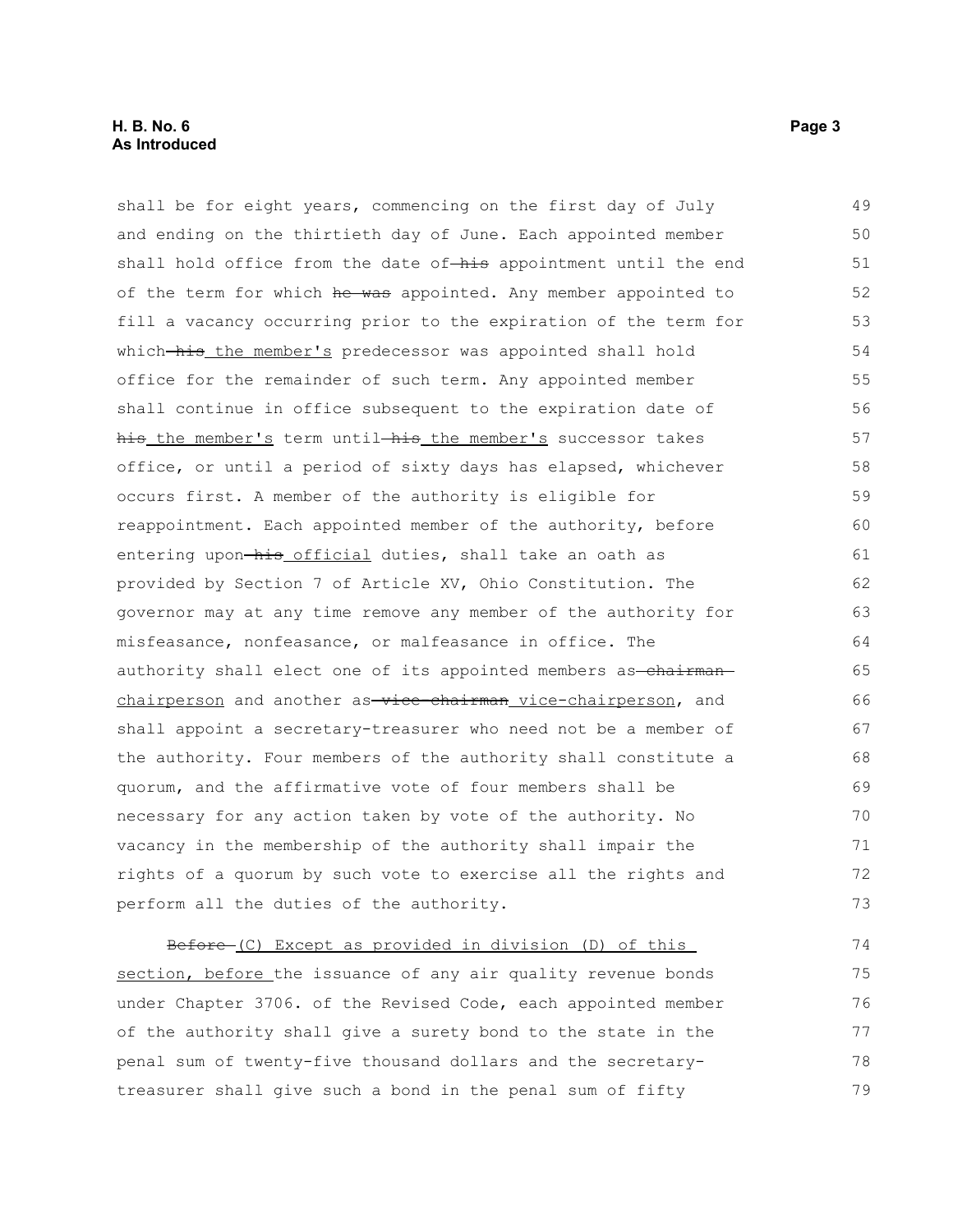#### **H. B. No. 6 Page 4 As Introduced**

thousand dollars, each such surety bond to be conditioned upon the faithful performance of the duties of the office, to be executed by a surety company authorized to transact business in this state, and to be approved by the governor and filed in the office of the secretary of state. Each Except as provided in division (B)(4) of this section, each appointed member of the authority shall receive an annual salary of five thousand dollars, payable in monthly installments. Each member shall be reimbursed for-his the actual expenses necessarily incurred in the performance of-his official duties. All expenses incurred in carrying out Chapter 3706. of the Revised Code shall be payable solely from funds provided under Chapter 3706. of the Revised Code, appropriated for such purpose by the general assembly, or provided by the controlling board. No liability or obligation shall be incurred by the authority beyond the extent to which moneys have been so provided or appropriated. (D) The four legislative members appointed under division (B)(4) of this section shall be exempt from the requirement under division (C) of this section to give a surety bond. 80 81 82 83 84 85 86 87 88 89 90 91 92 93 94 95 96 97 98

**Sec. 3706.03.** (A) It is hereby declared to be the public policy of the state through the operations of the Ohio air quality development authority under this chapter to contribute toward one or more of the following:  $\pm \Theta$ 99 100 101 102

 (1) To provide for the conservation of air as a natural resource of the state, and to  $\frac{1}{2}$ 103 104

(2) To prevent or abate the pollution thereof $\tau$  to  $\tau$ 105

 (3) To provide for the comfort, health, safety, and general welfare of all employees, as well as all other inhabitants of the state $\frac{1}{10}$ 106 107 108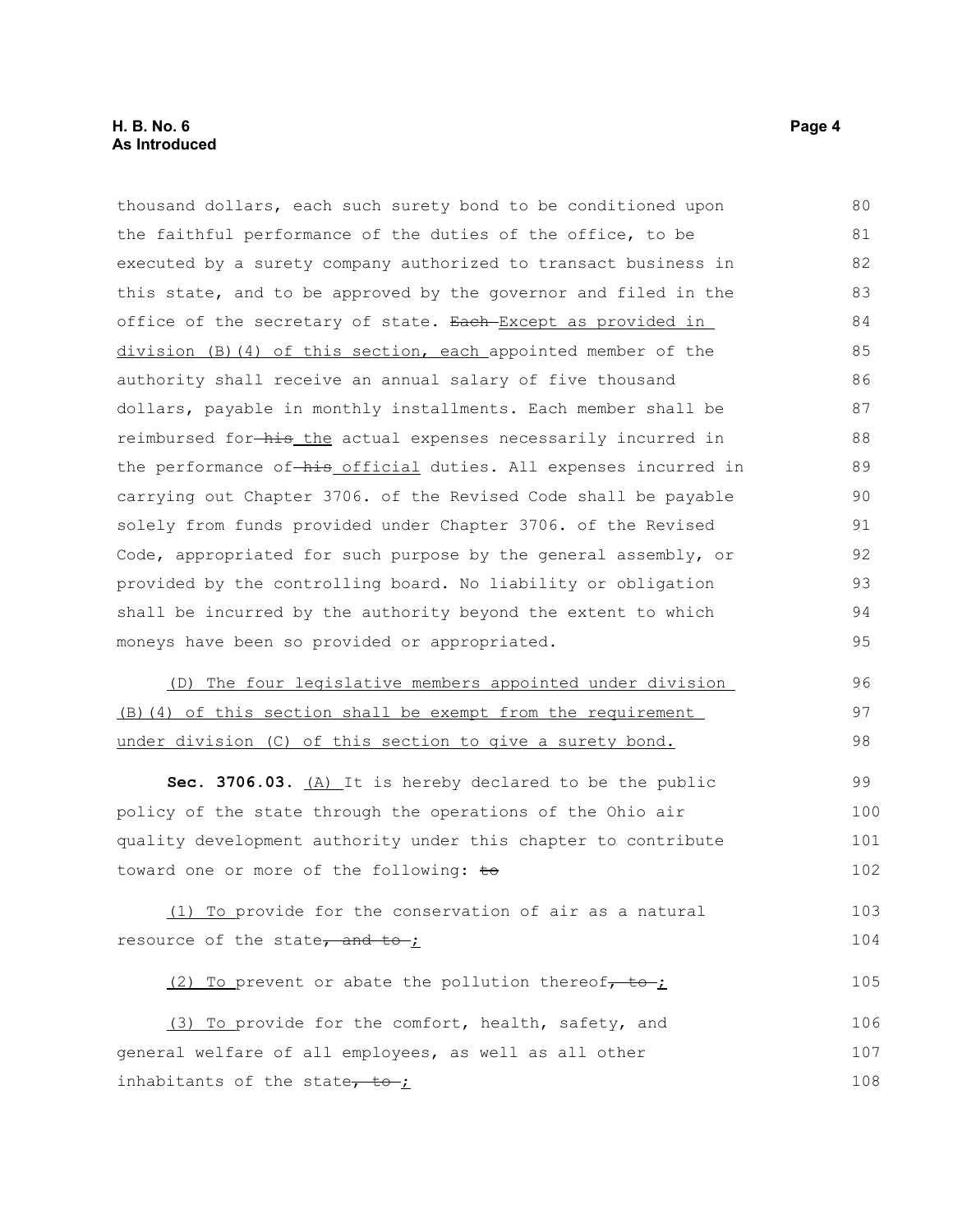| (4) To assist in the financing of air quality facilities         | 109 |
|------------------------------------------------------------------|-----|
| for industry, commerce, distribution, and research, including    | 110 |
| public utility companies, to ;                                   | 111 |
| (5) To create or preserve jobs and employment                    | 112 |
| opportunities or improve the economic welfare of the people, or  | 113 |
| assist and cooperate with governmental agencies in achieving     | 114 |
| such purposes;                                                   | 115 |
| (6) To maintain operations of certified clean air                | 116 |
| resources, as defined in section 3706.40 of the Revised Code,    | 117 |
| that, through continued operation, are expected to provide the   | 118 |
| greatest quantity of carbon-dioxide-free electric energy         | 119 |
| generation, and to encourage the operation and development of    | 120 |
| other clean air resources that provide carbon-dioxide-free       | 121 |
| electric energy generation;                                      | 122 |
| (7) To encourage reduced emissions resources, as defined         | 123 |
| in section 3706.40 of the Revised Code, to reduce the resources' | 124 |
| emissions.                                                       | 125 |
| (B) In furtherance of such public policy the Ohio air            | 126 |
| quality development authority may-initiate do any of the         | 127 |
| following:                                                       | 128 |
| (1) Initiate, acquire, construct, maintain, repair, and          | 129 |
| operate air quality projects or cause the same to be operated    | 130 |
| pursuant to a lease, sublease, or agreement with any person or   | 131 |
| governmental agency; may make                                    | 132 |
| (2) Make loans and grants to governmental agencies for the       | 133 |
| acquisition or construction of air quality facilities by such    | 134 |
| governmental agencies; - may make-                               | 135 |
| (3) Make_loans to persons for the acquisition or                 | 136 |
| construction of air quality facilities by such persons; - may-   | 137 |
|                                                                  |     |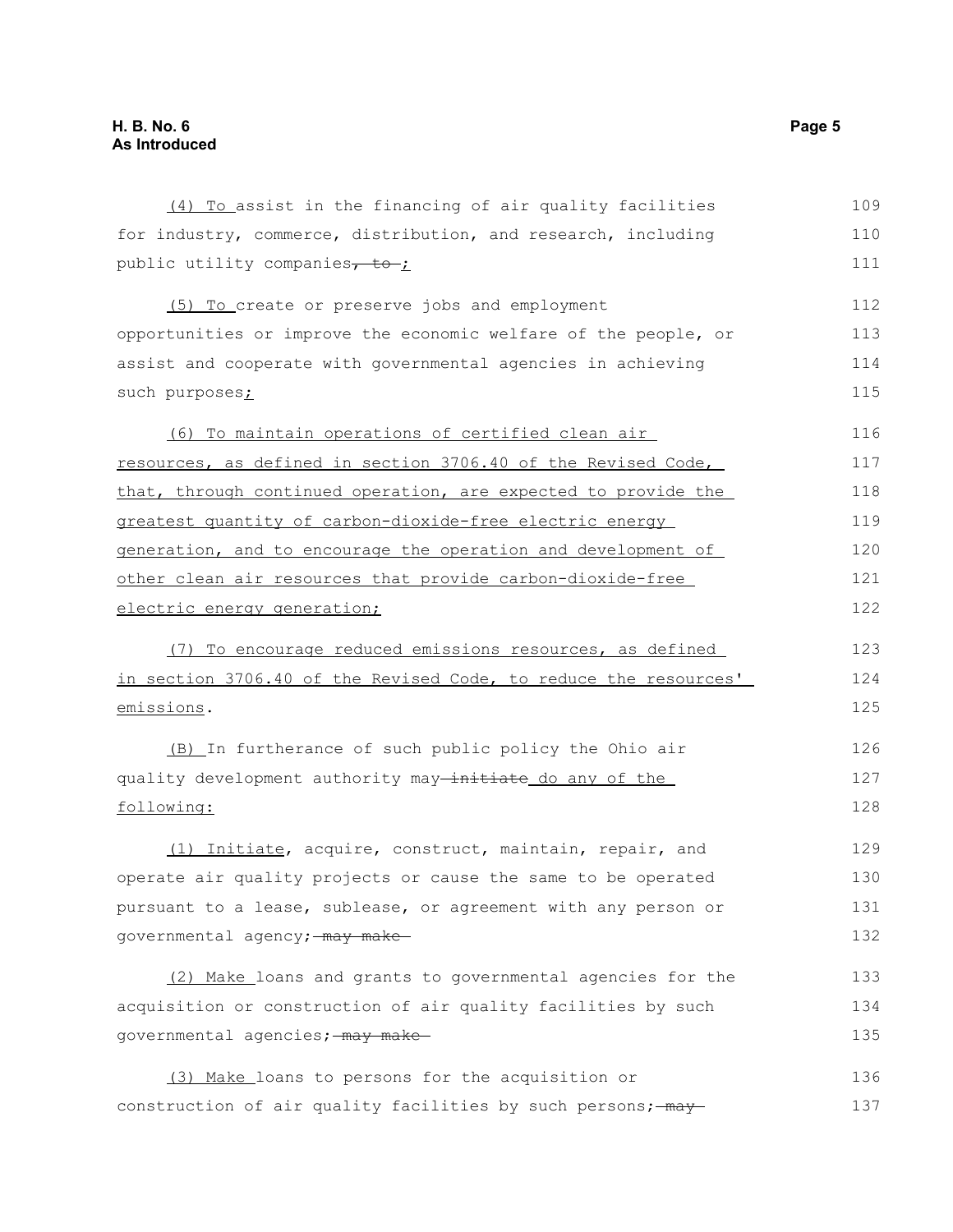138

| (4) Enter into commodity contracts with, or make loans for       | 139 |
|------------------------------------------------------------------|-----|
| the purpose of entering into commodity contracts to, any person, | 140 |
| governmental agency, or entity located within or without the     | 141 |
| state in connection with the acquisition or construction of air  | 142 |
| quality facilities; and may issue                                | 143 |

 (5) Issue air quality revenue bonds of this state payable solely from revenues, to pay the cost of such projects, including any related commodity contracts. 144 145 146

 (C) Any air quality project shall be determined by the authority to be not inconsistent with any applicable air quality standards duly established and then required to be met pursuant to the "Clean Air Act," 84 Stat. 1679 (1970), 42 U.S.C.A. 1857, as amended. Any resolution of the authority providing for acquiring or constructing such projects or for making a loan or grant for such projects shall include a finding by the authority that such determination has been made. Determinations by resolution of the authority that a project is an air quality facility under this chapter and is consistent with the purposes of section 13 of Article VIII, Ohio Constitution, and this chapter, shall be conclusive as to the validity and enforceability of the air quality revenue bonds issued to finance such project and of the resolutions, trust agreements or indentures, leases, subleases, sale agreements, loan agreements, and other agreements made in connection therewith, all in accordance with their terms. 147 148 149 150 151 152 153 154 155 156 157 158 159 160 161 162 163

#### **Sec. 3706.40.** As used in sections 3706.40 to 3706.50 of the Revised Code: 164 165 166

(A) "Clean air resource" means an electric generating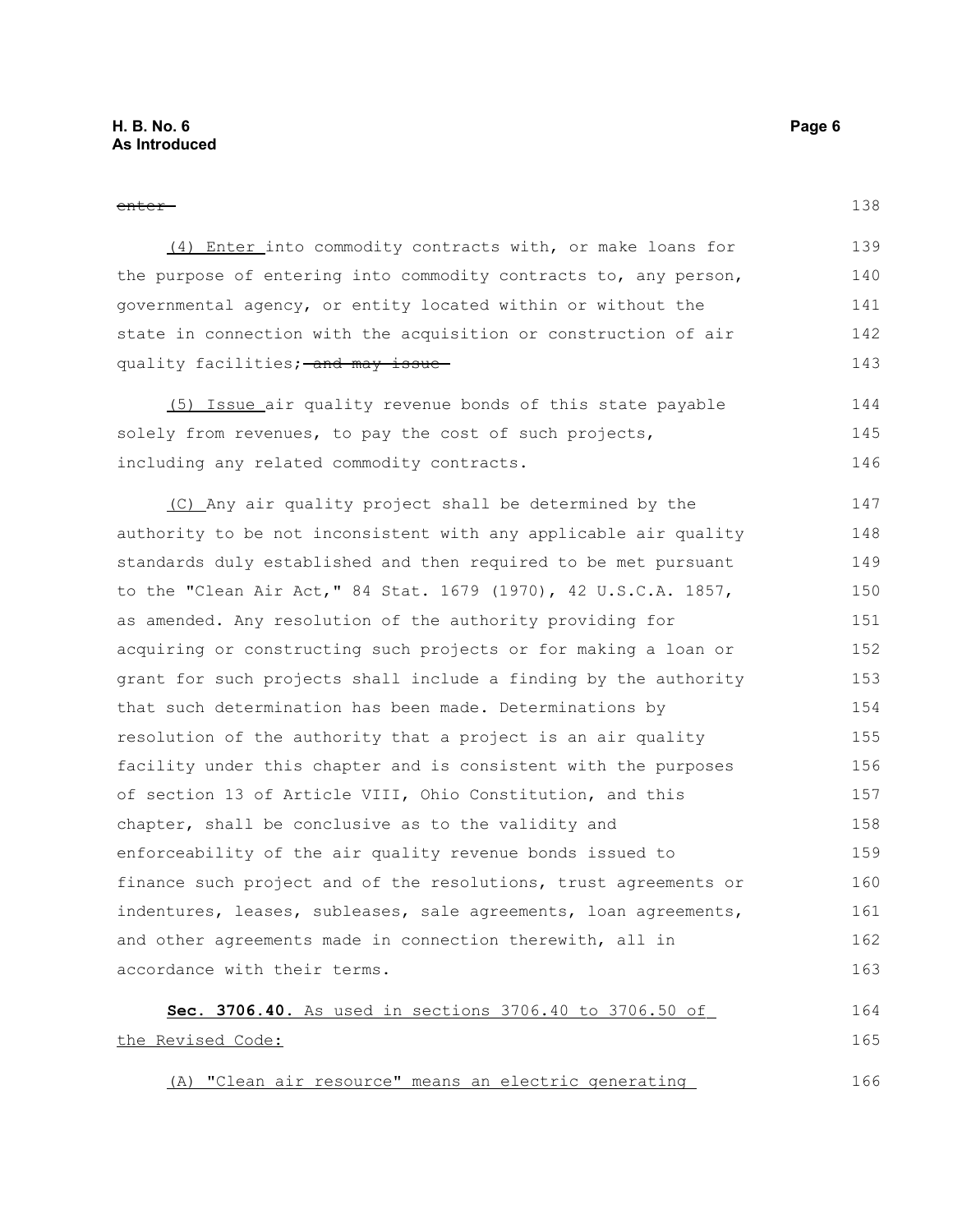| facility that emits zero carbon dioxide and that produces        | 167 |
|------------------------------------------------------------------|-----|
| electricity from the utilization or consumption of any form of   | 168 |
| primary energy that satisfies all of the following criteria:     | 169 |
| (1) The facility does not receive state tax exemptions,          | 170 |
| deferrals, exclusions, allowances, payments, credits,            | 171 |
| deductions, or reimbursements calculated using a metric that     | 172 |
| provides a value for air emissions not produced by the facility  | 173 |
| through any program other than the Ohio clean air program        | 174 |
| created under section 3706.42 of the Revised Code.               | 175 |
| (2) The facility is not wholly owned by a municipal or           | 176 |
| cooperative corporation or a group, association, or consortium   | 177 |
| of those corporations.                                           | 178 |
| (3) The facility is not used to supply customers of a            | 179 |
| wholly owned municipal or cooperative corporation or a group,    | 180 |
| association, or consortium of those corporations.                | 181 |
| (4) Either of the following:                                     | 182 |
| (a) The facility has made a significant historical               | 183 |
| contribution to the air quality of the state by minimizing       | 184 |
| emissions that result from electricity generated in this state.  | 185 |
| (b) The facility will make a significant contribution            | 186 |
| toward minimizing emissions that result from electric generation | 187 |
| in this state.                                                   | 188 |
| (5) The facility is interconnected with PJM                      | 189 |
| interconnection, L.L.C., or its successor organization.          | 190 |
| (6) The facility is either of the following:                     | 191 |
| (a) A major utility facility as defined in section 4906.01       | 192 |
| of the Revised Code;                                             | 193 |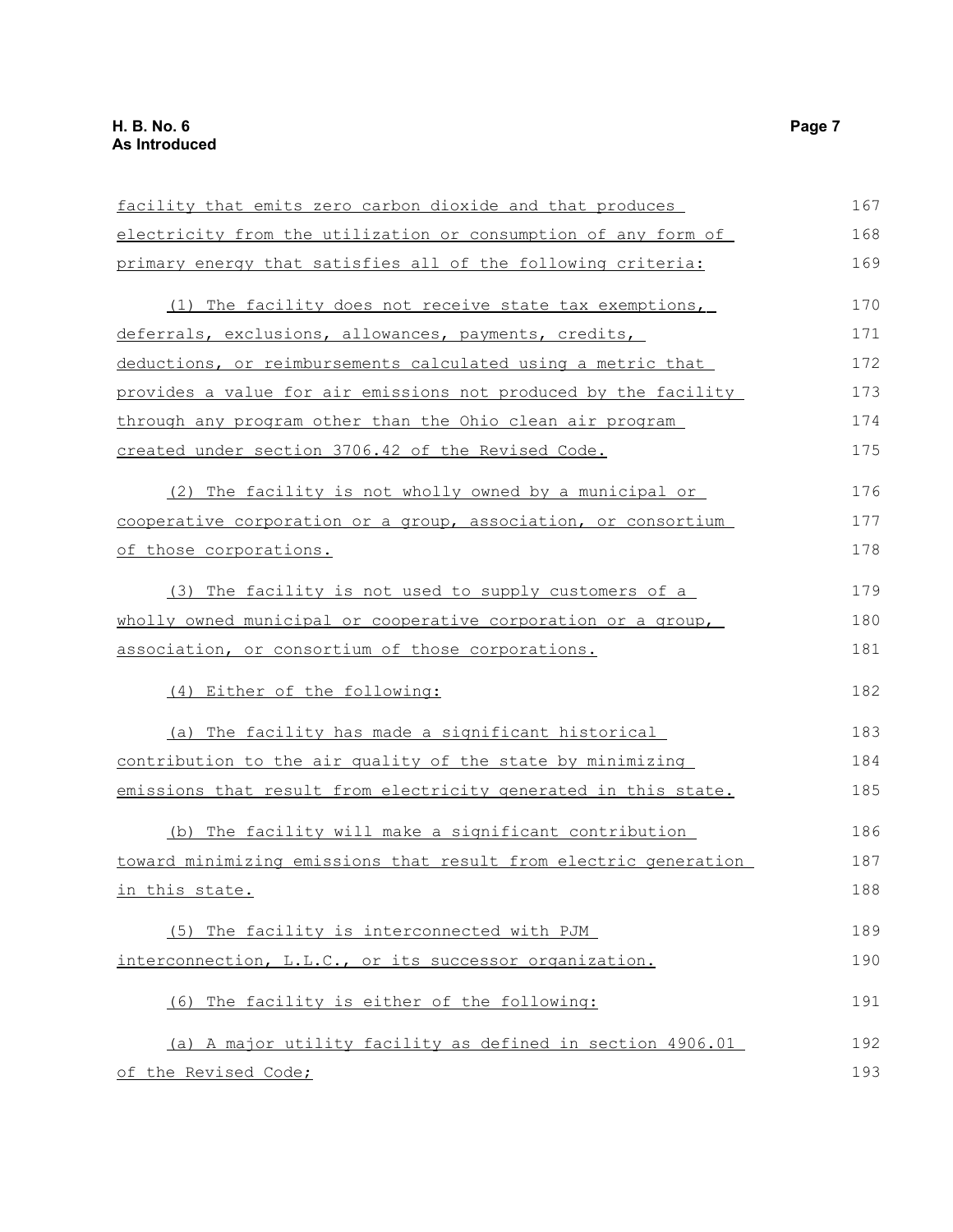(b) An economically significant wind farm as defined in section 4906.13 of the Revised Code. (B) "Reduced emissions resource" means an electric generating facility that emits a reduced amount of carbon dioxide in the production of electricity from the utilization or consumption of any form of primary energy that satisfies all of the following criteria: (1) The facility does not receive state tax exemptions, deferrals, exclusions, allowances, payments, credits, deductions, or reimbursements calculated using a metric that provides a value for air emissions not produced by the facility through any program other than the Ohio clean air program created under section 3706.42 of the Revised Code. (2) The facility is not wholly owned by a municipal or cooperative corporation or a group, association, or consortium of those corporations. (3) The facility is not used to supply customers of a wholly owned municipal or cooperative corporation or a group, association, or consortium of those corporations. (4) Either of the following: (a) The facility has made a significant historical contribution to the air quality of the state by minimizing emissions that result from electricity generated in this state. (b) The facility will make a significant contribution toward minimizing emissions that result from electric generation in this state. (5) The facility is interconnected with PJM interconnection, L.L.C., or its successor organization. 194 195 196 197 198 199 200 201 202 203 204 205 206 207 208 209 210 211 212 213 214 215 216 217 218 219 220 221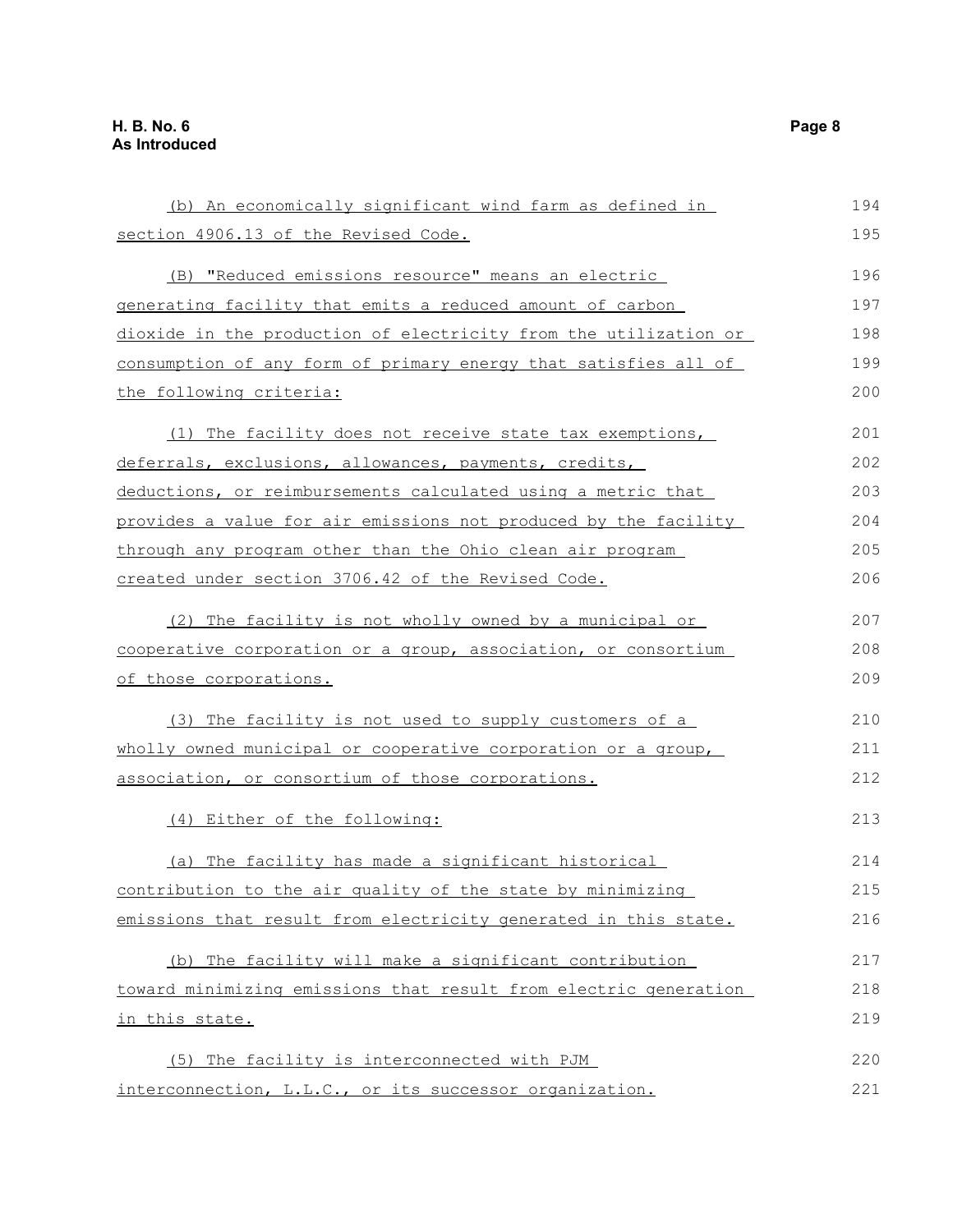information:

(6) The facility is a major utility facility as defined in section 4906.01 of the Revised Code. (C) "Program year" means the twelve-month period beginning the first day of June of a given year of the Ohio clean air program and ending the thirty-first day of May of the following year. (D) "Electric distribution utility" and "renewable energy resource" have the same meanings as in section 4928.01 of the Revised Code. (E) "Annual capacity factor" means the actual energy produced in a year divided by the energy that would have been produced if the facility was operating continuously at the maximum rating. (F) "Clean air credit" means a credit that represents the clean air attributes of one megawatt hour of electric energy produced from a certified clean air resource. **Sec. 3706.42.** (A) There is hereby created the Ohio clean air program. (B) Any person owning or controlling an electric generating facility that meets the definition of a clean air resource or reduced emissions resource in section 3706.40 of the Revised Code may submit a written application with the Ohio air quality development authority for certification as a clean air resource or reduced emissions resource to be eligible to participate in the Ohio clean air program. Applications shall be submitted by the first day of February for any program year beginning the first day of June of the same calendar year. (C) Applications shall include all of the following 222 223 224 225 226 227 228 229 230 231 232 233 234 235 236 237 238 239  $240$ 241 242 243 244 245 246 247 248 249 250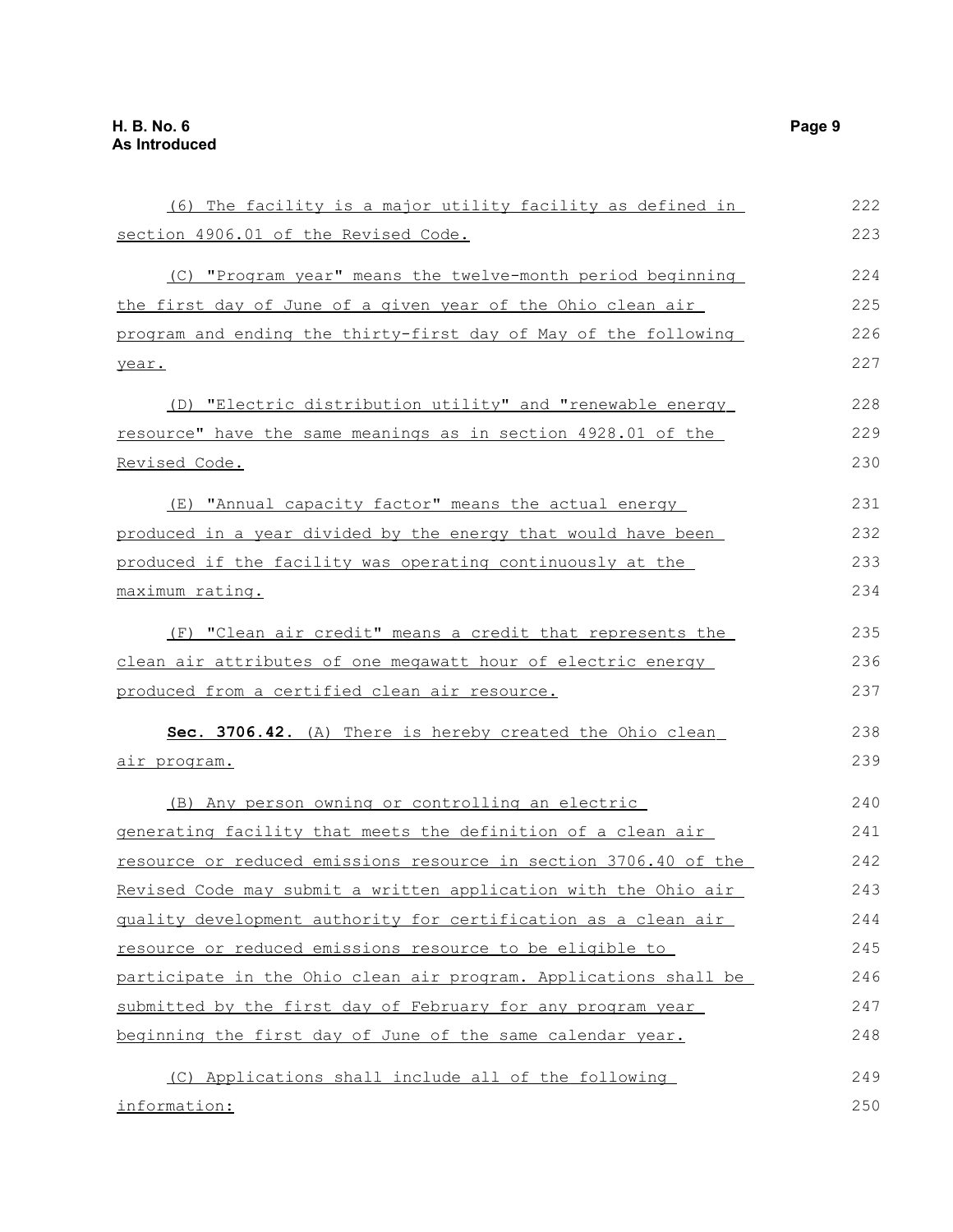| (1) The in-service date and estimated remaining useful           | 251 |
|------------------------------------------------------------------|-----|
| life of the resource;                                            | 252 |
| (2) For existing resources, the quantity of megawatt hours       | 253 |
| generated by the resource annually and the annual capacity       | 254 |
| factor for each of the previous five calendar years;             | 255 |
| (3) A forecast estimate of the annual quantity of megawatt       | 256 |
| hours to be generated by the resource and the projected annual   | 257 |
| capacity factor over the remaining useful life of the resource;  | 258 |
| (4) A forecast estimate of the emissions that would occur        | 259 |
| in this state during the remaining useful life of the resource   | 260 |
| if the resource discontinued operations prior to the end of the  | 261 |
| resource's useful life;                                          | 262 |
| (5) Verified documentation demonstrating all of the              | 263 |
| following:                                                       | 264 |
| (a) That certification as a clean air resource or reduced        | 265 |
| emissions resource and participation in the Ohio clean air       | 266 |
| program will permit the resource to reduce future emissions per  | 267 |
| unit of electrical energy generated in this state;               | 268 |
| (b) That without certification as a clean air resource or        | 269 |
| reduced emissions resource, the positive contributions to the    | 270 |
| air quality of this state that the resource has made and is      | 271 |
| capable of making in the future may be diminished or eliminated; | 272 |
| (c) That the clean air resource or reduced emissions             | 273 |
| resource meets the definition of a clean air resource or reduced | 274 |
| emissions resource, as applicable, in section 3706.40 of the     | 275 |
| Revised Code;                                                    | 276 |
| (d) That the person seeking certification owns or controls       | 277 |
| the resource.                                                    | 278 |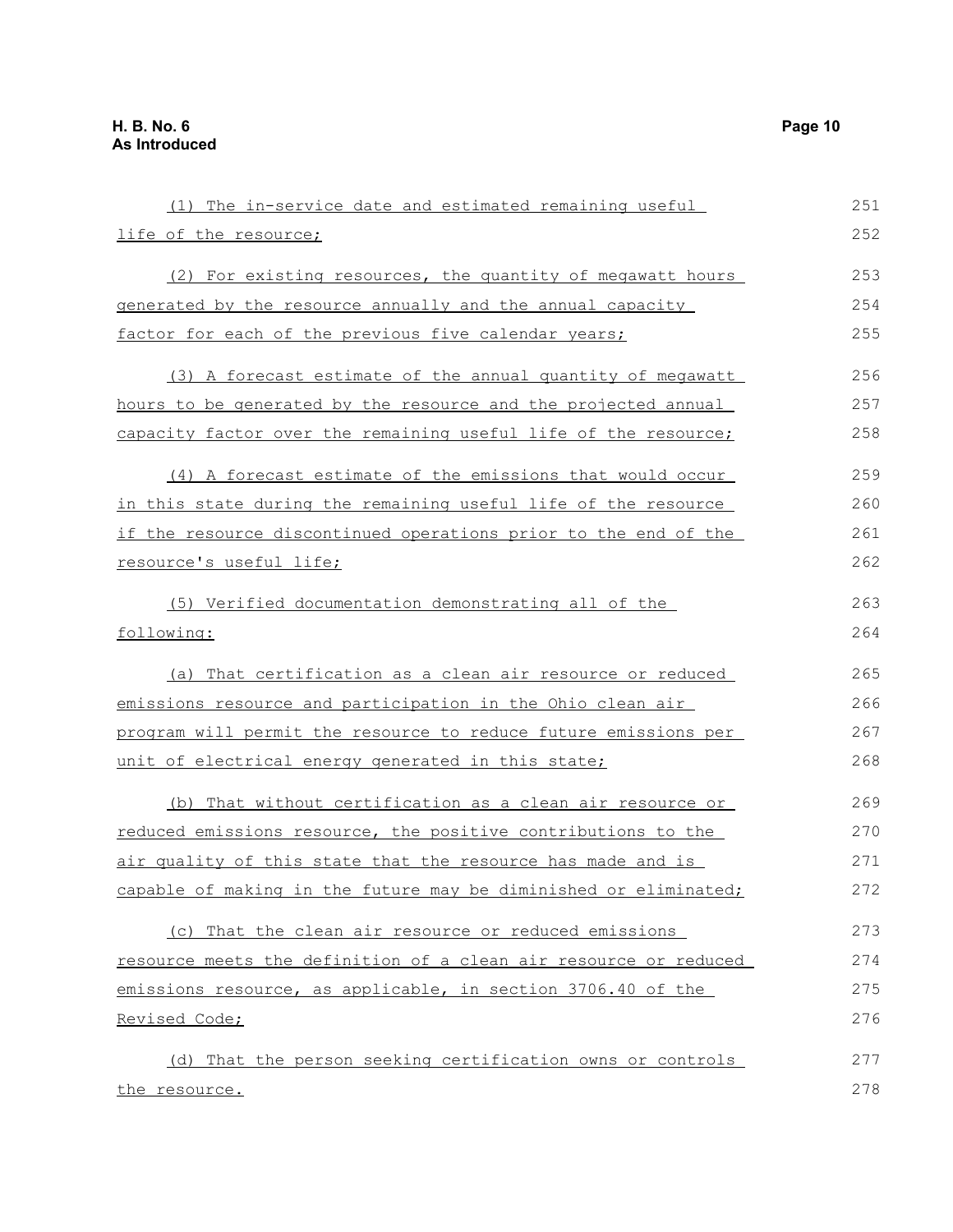(6) The resource's nameplate capacity; (7) The level of funding requested from the Ohio clean air program; (8) Any other data or information that the authority requests and determines is necessary to evaluate an application for certification as a clean air resource or reduced emissions resource or to demonstrate that certification would be in the public interest. (D) The authority shall post on the authority's web site all applications and nonconfidential supporting materials submitted under this section. (E) Interested persons may file comments not later than twenty days after the date that an application is posted on the authority's web site. All comments shall be posted on the authority's web site. An applicant may respond to those comments not later than ten days thereafter. **Sec. 3706.44.** (A) On or before the thirty-first day of March, the Ohio air quality development authority shall review all applications timely submitted under section 3706.42 of the Revised Code and issue an order certifying a clean air resource or reduced emissions resource for one or more program years as determined by the authority in its sole discretion. A certified clean air resource or certified reduced emissions resource shall be eligible to participate in the Ohio clean air program, provided that the resource continues to meet the definition of a clean air resource or reduced emissions resource, as applicable, in section 3706.40 of the Revised Code and any additional requirements set by the authority. 279 280 281 282 283 284 285 286 287 288 289 290 291 292 293 294 295 296 297 298 299 300 301 302 303 304 305 306

(B) In the event the authority does not issue an order 307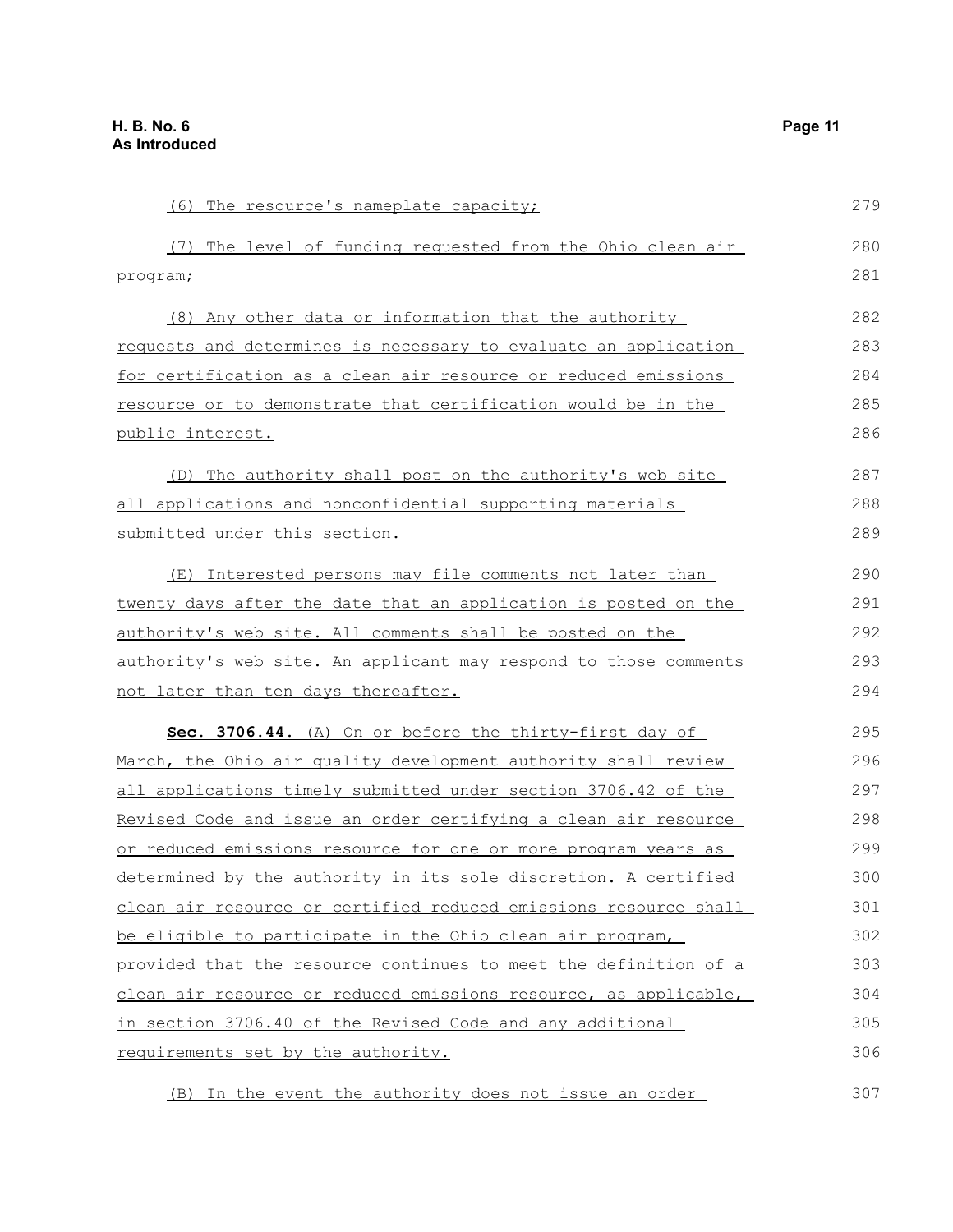| under division (A) of this section by the thirty-first day of    | 308 |
|------------------------------------------------------------------|-----|
| March, each electric generating facility included in a timely    | 309 |
| and properly filed application shall be deemed a clean air       | 310 |
| resource or reduced emissions resource, as applicable, that is   | 311 |
| eligible for participation in the Ohio clean air program.        | 312 |
| (C)(1) The authority, in its sole discretion, may                | 313 |
| decertify a clean air resource or reduced emissions resource at  | 314 |
| any time if it determines that certification is not in the       | 315 |
| public interest.                                                 | 316 |
| (2) Before decertifying a clean air resource or reduced          | 317 |
| emissions resource, the authority shall hold a public hearing    | 318 |
| and allow for public comment.                                    | 319 |
| Sec. 3706.45. (A) During the last year in which                  | 320 |
| certification as a clean air resource or reduced emissions       | 321 |
| resource is effective under section 3706.44 of the Revised Code, | 322 |
| the Ohio air quality development authority shall reevaluate the  | 323 |
| eligibility of the clean air resource or reduced emissions       | 324 |
| resource for participation in the Ohio clean air program. At the | 325 |
| time of reevaluation, if the clean air resource or reduced       | 326 |
| emissions resource still meets the definition of a clean air     | 327 |
| resource or reduced emissions resource, as applicable, in        | 328 |
| section 3706.40 of the Revised Code and any additional           | 329 |
| requirements that were imposed by the authority when the         | 330 |
| resource was last certified, the authority shall recertify the   | 331 |
| resource for one or more program years.                          | 332 |
| (B) (1) If the authority recertifies the clean air resource      | 333 |
| or reduced emissions resource under division (A) of this         | 334 |
| section, the authority may impose requirements on the clean air  | 335 |
| resource or reduced emissions resource that are in addition to   | 336 |
| any requirements that were imposed when the resource was last    | 337 |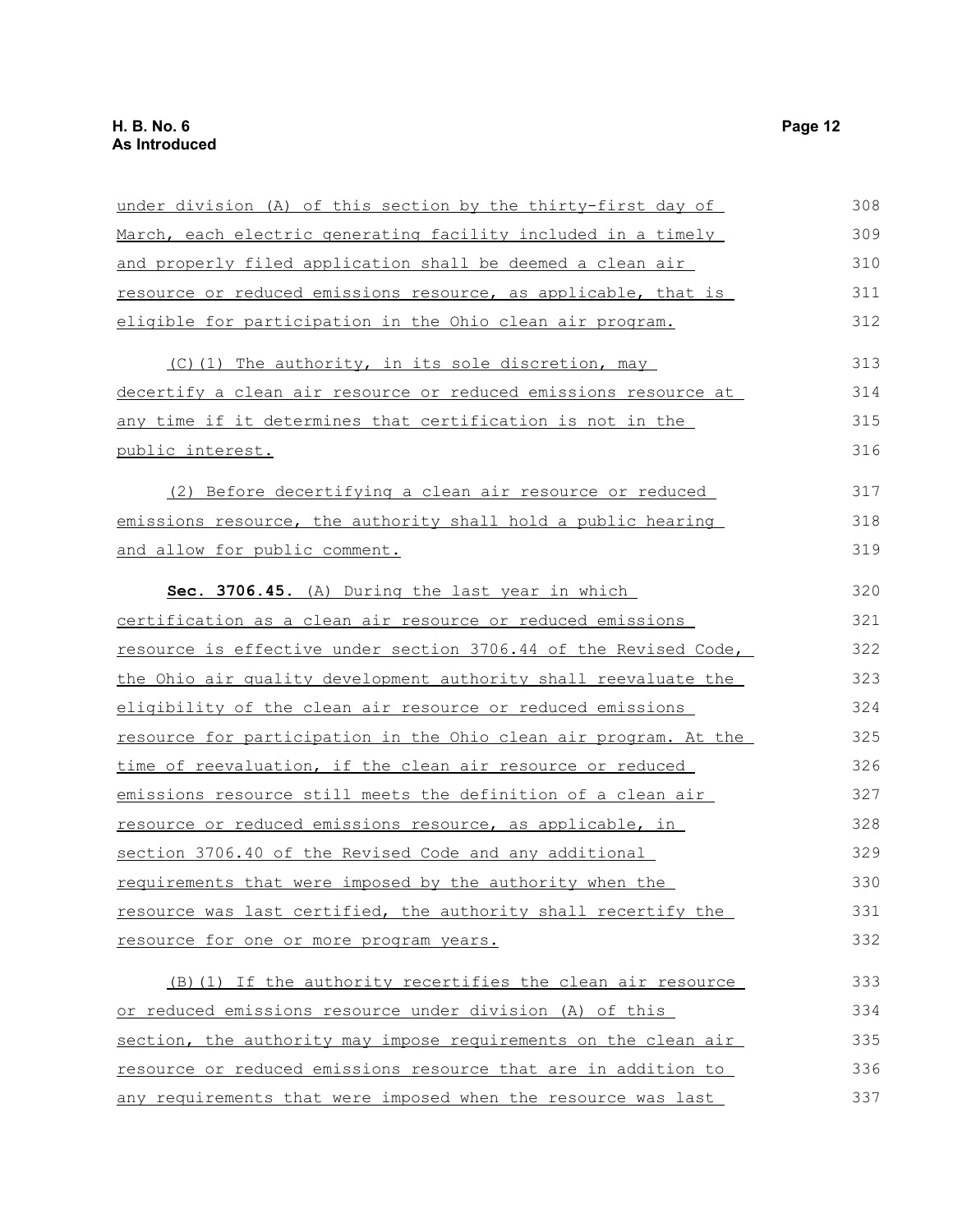| certified. If additional requirements are imposed at the time of | 338 |
|------------------------------------------------------------------|-----|
| recertification, the resource shall comply with both the old     | 339 |
| requirements and the new requirements.                           | 340 |
| (2) The authority shall adopt rules in accordance with           | 341 |
| Chapter 119. of the Revised Code to determine the amount of time | 342 |
| during which a clean air resource or reduced emissions resource  | 343 |
| must come into compliance with the new requirements.             | 344 |
| Sec. 3706.46. (A) For the purpose of funding benefits            | 345 |
| provided by the Ohio clean air program, there is hereby created  | 346 |
| the Ohio clean air program fund. The fund shall be in the        | 347 |
| custody of the state treasurer but shall not be part of the      | 348 |
| state treasury. The fund shall consist of the charges under      | 349 |
| section 3706.47 of the Revised Code. All interest generated by   | 350 |
| the fund shall be retained in the fund and used for the purpose  | 351 |
| of funding the Ohio clean air program.                           | 352 |
| (B) The treasurer shall distribute the moneys in the Ohio        | 353 |
| clean air program fund in accordance with the directions         | 354 |
| provided by the Ohio air quality development authority.          | 355 |
| Sec. 3706.47. (A) Each retail electric customer of an            | 356 |
| electric distribution utility in this state shall pay a per-     | 357 |
| account monthly charge, which shall be billed and collected by   | 358 |
| each electric distribution utility and remitted to the state     | 359 |
| treasurer for deposit into the Ohio clean air program fund,      | 360 |
| created under section 3706.46 of the Revised Code.               | 361 |
| (B) The monthly charges established under division (A) of        | 362 |
| this section shall be:                                           | 363 |
| (1) For customers classified by the utility as                   | 364 |
| residential, two dollars and fifty cents;                        | 365 |
| (2) For customers classified by the utility as commercial,       | 366 |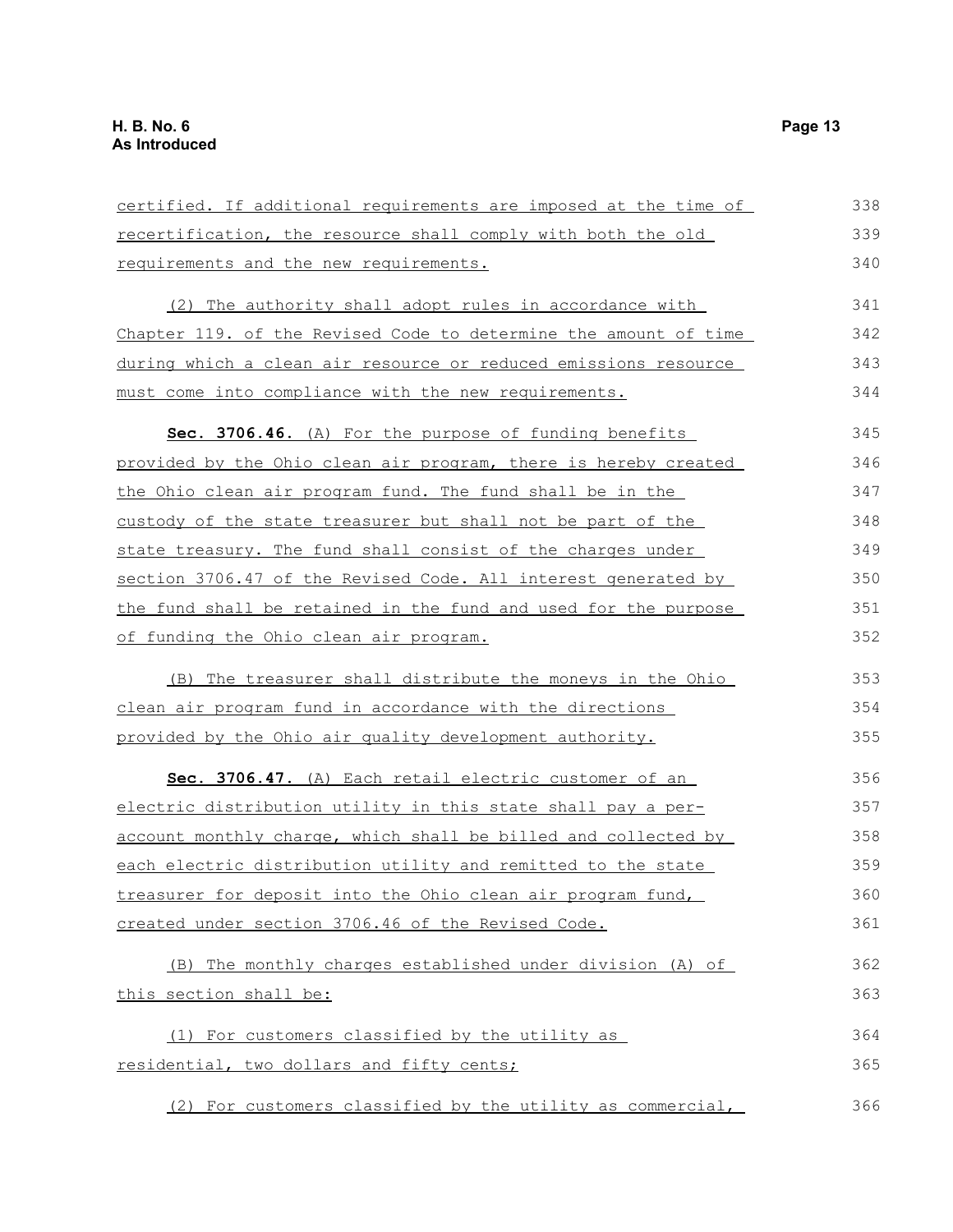| twenty dollars, except as provided in division (B) (4) of this    | 367 |
|-------------------------------------------------------------------|-----|
| section;                                                          | 368 |
| (3) For customers classified by the utility as industrial,        | 369 |
| two hundred fifty dollars, except as provided in division (B) (4) | 370 |
| of this section;                                                  | 371 |
| (4) For customers classified by the utility as commercial         | 372 |
| or industrial that exceeded forty-five million kilowatt hours of  | 373 |
| electricity at a single location in the preceding year, two       | 374 |
| thousand five hundred dollars.                                    | 375 |
| (C) Except as provided in division (D) of this section, a         | 376 |
| customer required to pay the monthly charge under divisions (A)   | 377 |
| and (B) of this section shall be exempt from paying costs         | 378 |
| associated with the requirements under sections 4928.64 and       | 379 |
| 4928.66 of the Revised Code, unless the customer opts, in         | 380 |
| accordance with section 3706.471 of the Revised Code, to pay      | 381 |
| those costs in addition to the charge imposed under this          | 382 |
| section.                                                          | 383 |
| (D) A customer required to pay the monthly charge under           | 384 |
| divisions (A) and (B) of this section shall continue to pay the   | 385 |
| following costs associated with the requirements under sections   | 386 |
| 4928.64 and 4928.66 of the Revised Code:                          | 387 |
| (1) Costs prudently incurred for contractual obligations          | 388 |
| that existed prior to the effective date of this section by an    | 389 |
| electric distribution utility in reliance on the requirements     | 390 |
| under sections 4928.64 and 4928.66 of the Revised Code;           | 391 |
| (2) Costs prudently incurred by an electric distribution          | 392 |
| utility associated with programs approved by the public           | 393 |
| utilities commission under section 4928.64 or 4928.66 of the      | 394 |
| Revised Code that are modified or eliminated as a result of       | 395 |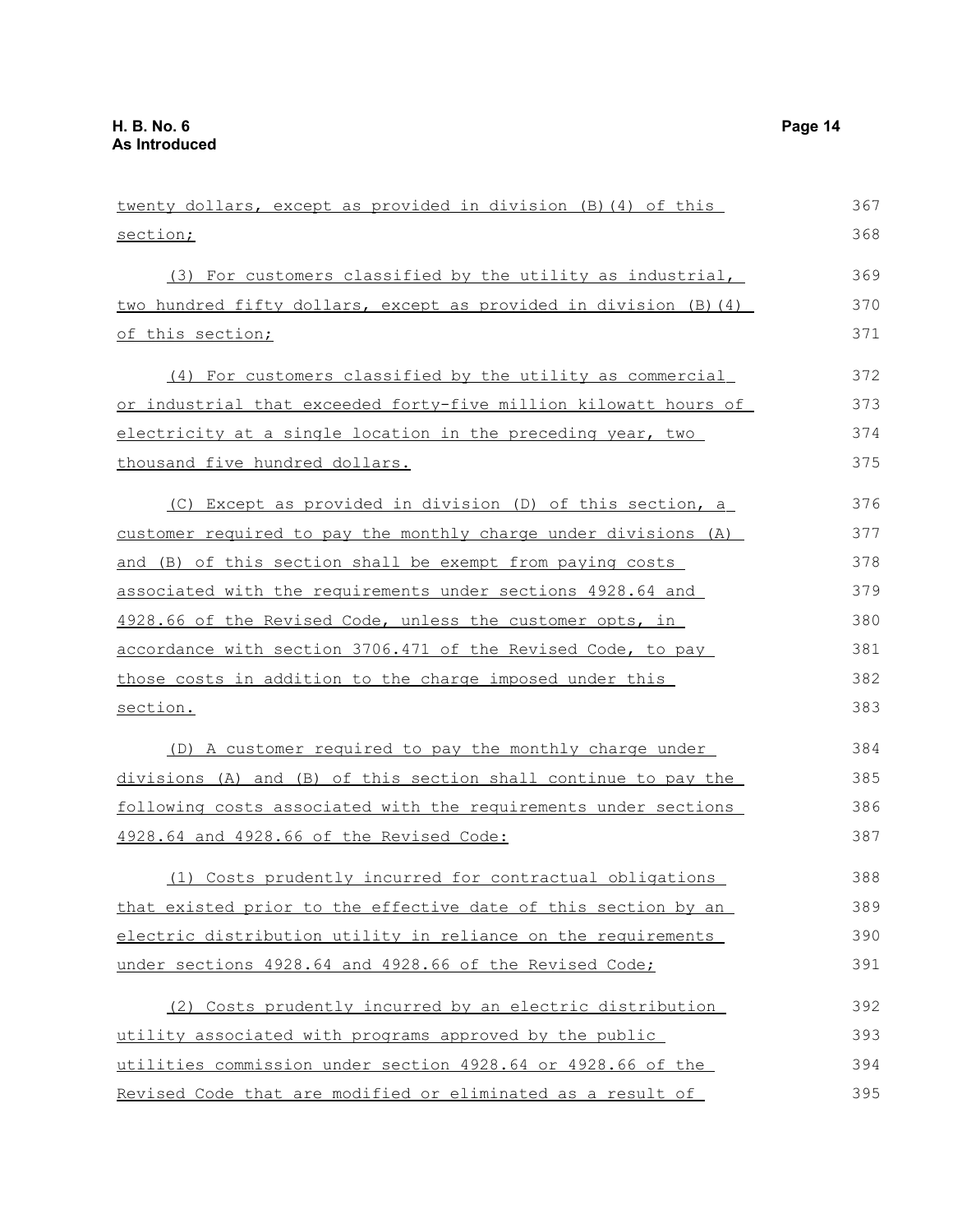...B... of the 133rd general assembly, including any costs to discontinue those programs. **Sec. 3706.471.** Any customer opting to pay costs associated with the requirements under sections 4928.64 and 4928.66 of the Revised Code shall do so by providing a written notice of intent to opt in to pay either or both the renewable energy monthly charge or the energy efficiency and peak demand reduction monthly charge to the electric distribution utility from which it receives service. The customer shall submit a complete copy of the opt-in notice to the secretary of the public utilities commission. The notice shall include all of the following: (A) A statement indicating that the customer has elected to opt in; (B) An indication of whether the customer is opting to pay both charges or which charge the customer is opting to pay; (C) The effective date of the election to opt in; (D) The account number for each customer account to which the opt in shall apply; (E) The physical location of the customer's load center. **Sec. 3706.48.** Each owner of a certified clean air resource or certified reduced emissions resource shall report to the Ohio air quality development authority, not later than seven days after the close of each month during a program year, the number of megawatt hours the resource produced in the previous month. **Sec. 3706.481.** A certified clean air resource shall earn a clean air credit for each megawatt hour of electricity it produces. **Sec. 3706.482.** (A) Not later than fourteen days after the 396 397 398 399 400 401 402 403 404 405 406 407 408 409 410 411 412 413 414 415 416 417 418 419 420 421 422 423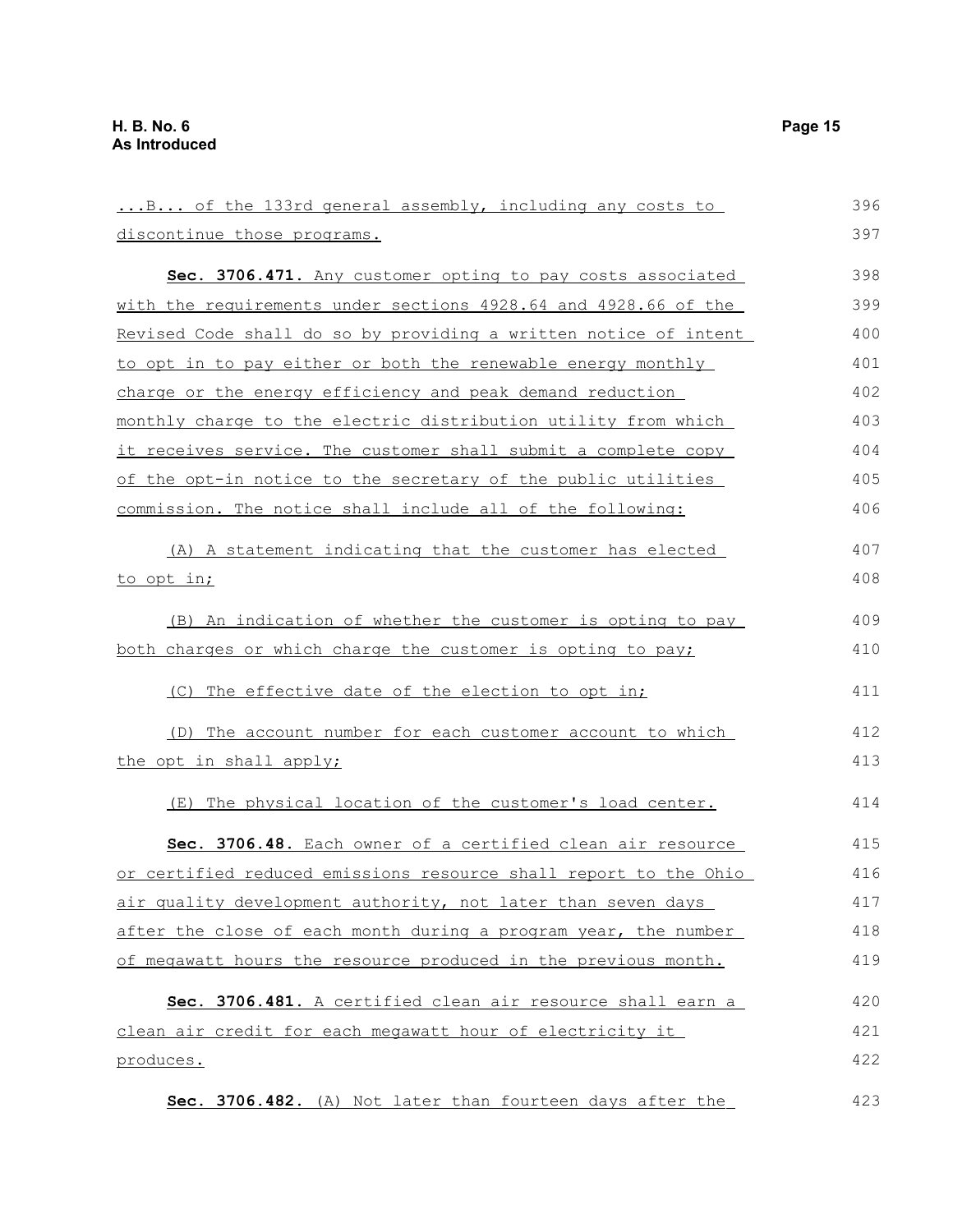| close of each month during a program year, the Ohio air quality      | 424 |
|----------------------------------------------------------------------|-----|
| development authority shall direct the treasurer of state to         | 425 |
| <u>remit money from the Ohio clean air program fund, as long as</u>  | 426 |
| there is sufficient money in the fund, to each owner of a            | 427 |
| certified clean air resource in the amount equivalent to the         | 428 |
| number of credits earned by the resource during the previous         | 429 |
| month multiplied by the credit price.                                | 430 |
| <u>(B)(1) The price for each clean air credit in the first</u>       | 431 |
| program year shall be nine dollars and twenty-five cents.            | 432 |
| (2) In subsequent program years, the price may be adjusted           | 433 |
| <u>for inflation using the gross domestic product implicit price</u> | 434 |
| deflator as published by the United States department of             | 435 |
| commerce, bureau of economic analysis.                               | 436 |
| Sec. 3706.49. (A) To facilitate air quality development              | 437 |
| related capital formation and investment by or in a certified        | 438 |
| reduced emissions resource, the Ohio air quality development         | 439 |
| authority may pledge a portion of moneys that may, in the            | 440 |
| future, be accumulated in the Ohio clean air program fund for        | 441 |
| the benefit of any certified reduced emissions resource,             | 442 |
| provided the resource agrees to be bound by the conditions the       | 443 |
| authority, in its sole discretion, may attach to the pledge.         | 444 |
| (B) The authority shall not be required to direct                    | 445 |
| distribution of moneys in the Ohio clean air program fund unless     | 446 |
| or until there are adequate moneys available in the Ohio clean       | 447 |
| air program fund. Nothing herein shall cause any such pledge to      | 448 |
| be construed or applied to create, directly or indirectly, a         | 449 |
| general obligation of or for this state.                             | 450 |
| Sec. 3706.50. (A) Not later than ninety days after the               | 451 |
| effective date of this section, the Ohio air quality development     | 452 |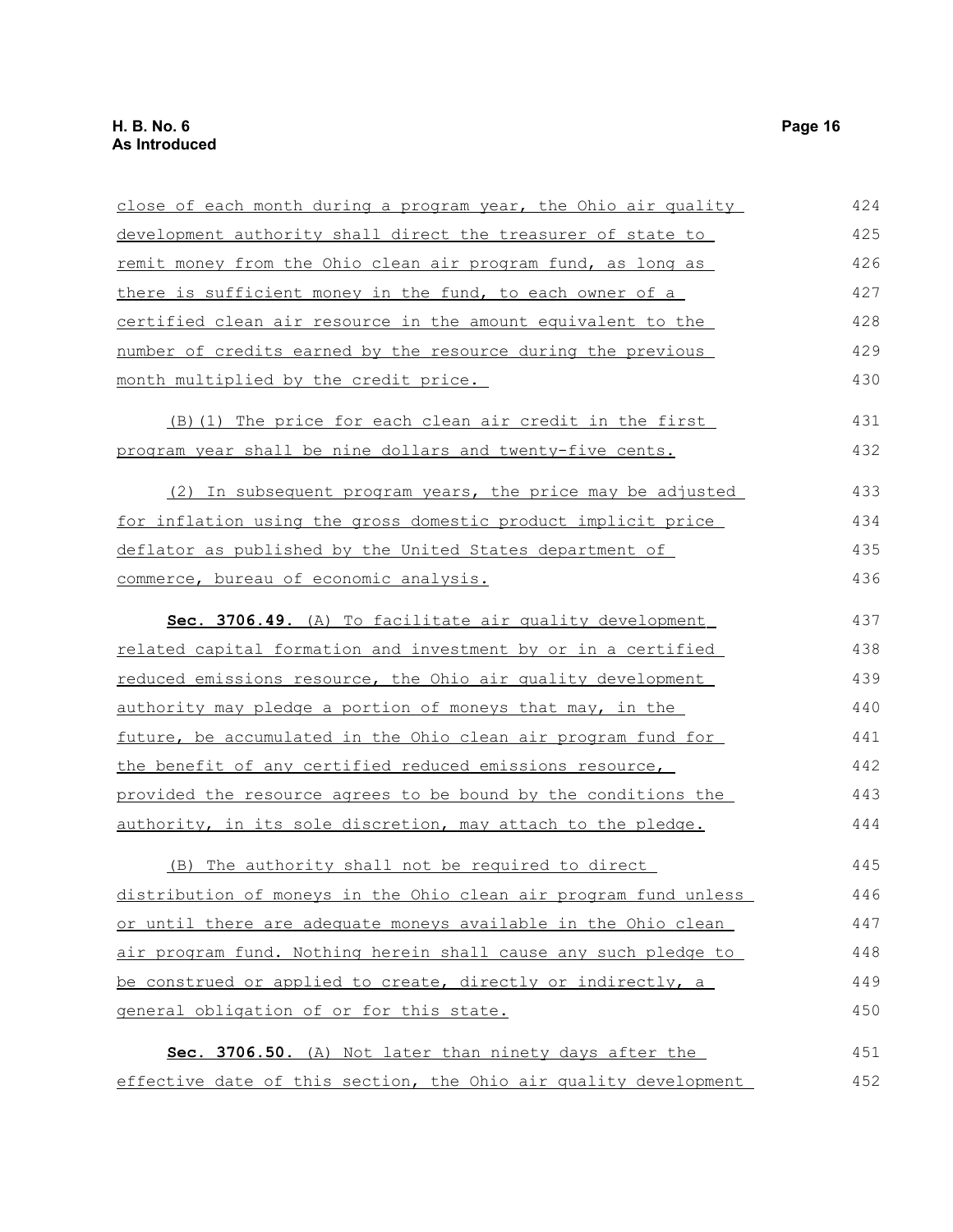| authority shall adopt rules under Chapter 119. of the Revised          | 453 |
|------------------------------------------------------------------------|-----|
| Code that are necessary to begin implementation of the Ohio            | 454 |
| clean air program. The rules adopted under this division shall         | 455 |
| <u>include provisions for tracking the number of clean air credits</u> | 456 |
| earned by each certified clean air resource during each month of       | 457 |
| a program year, based on the information reported under section        | 458 |
| 3706.48 of the Revised Code.                                           | 459 |
| (B) Not later than two hundred seventy-five days after the             | 460 |
| effective date of this section, the authority shall adopt rules        | 461 |
| under Chapter 119. of the Revised Code that are necessary for          | 462 |
| the further implementation and administration of the Ohio clean        | 463 |
| <u>air program.</u>                                                    | 464 |
| Sec. 4928.46. (A) In the event that the federal energy                 | 465 |
| <u>requlatory commission authorizes a program by which this state</u>  | 466 |
| may take action to satisfy any portion of the capacity resource        | 467 |
| obligation associated with the organized wholesale market that         | 468 |
| functions to meet the capacity, energy services, and ancillary         | 469 |
| services needs of consumers in this state, the public utilities        | 470 |
| commission shall promptly review the program and submit a report       | 471 |
| of its findings to the general assembly.                               | 472 |
| (B) The report shall include any recommendations for                   | 473 |
| <u>legislation that may be necessary to permit this state to</u>       | 474 |
| beneficially participate in any such program.                          | 475 |
| Sec. 4928.47. (A) As used in this section, "clean air                  | 476 |
| resource" means any of the following:                                  | 477 |
| (1) A clean air resource as defined in section 3706.40 of              | 478 |
| the Revised Code;                                                      | 479 |
| (2) A customer-sited renewable energy resource;                        | 480 |
| (3) A renewable energy resource that is a self-generator.              | 481 |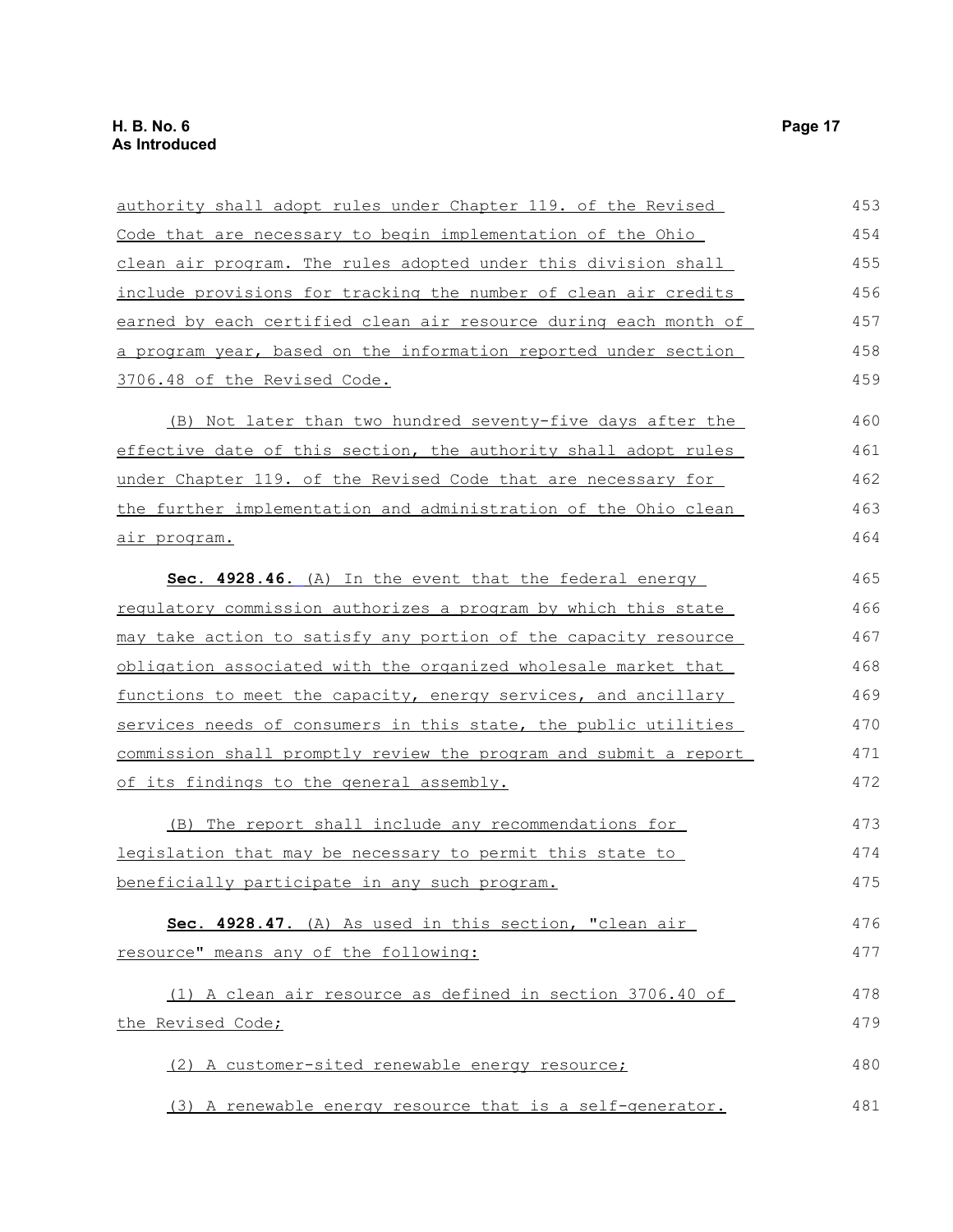| <u>(B)(1) Through its general supervision, ratemaking, cost</u>  | 482 |
|------------------------------------------------------------------|-----|
| assignment, allocation, rate schedule approval, and rulemaking   | 483 |
| authority, as well as its authority under section 4905.31 of the | 484 |
| Revised Code, the public utilities commission shall facilitate   | 485 |
| and encourage the establishment of retail purchased power        | 486 |
| agreements having a term of three years or more through which    | 487 |
| consumers commit to satisfy a portion of their electricity       | 488 |
| requirements from the output of a clean air resource.            | 489 |
| (2) The commission's application and administration of           | 490 |
| this section shall be the same for all clean air resources       | 491 |
| regardless of whether the resource is certified or eligible for  | 492 |
| certification under the Ohio clean air program created under     | 493 |
| section 3706.42 of the Revised Code.                             | 494 |
| (3) In addition to any other benefits that may be                | 495 |
| available as a result of the commission's application of its     | 496 |
| authority under this section, on the effective date of a retail  | 497 |
| purchased power agreement, the commission may exempt such        | 498 |
| purchasing consumer from all of the following, provided the      | 499 |
| customer agrees to forgo the benefits from compliance with the   | 500 |
| programs established in sections 3706.42, 4928.64, and 4928.66   | 501 |
| of the Revised Code:                                             | 502 |
| (a) The Ohio clean air program charge established in             | 503 |
| section 3706.47 of the Revised Code;                             | 504 |
| (b) The renewable energy charge for compliance with              | 505 |
| section 4928.64 of the Revised Code;                             | 506 |
| (c) The energy efficiency and peak demand reduction charge       | 507 |
| for compliance with section 4928.66 of the Revised Code.         | 508 |
| (C)(1) Not later than ninety days after the effective date       | 509 |
| of this section, the commission shall promulgate rules under     | 510 |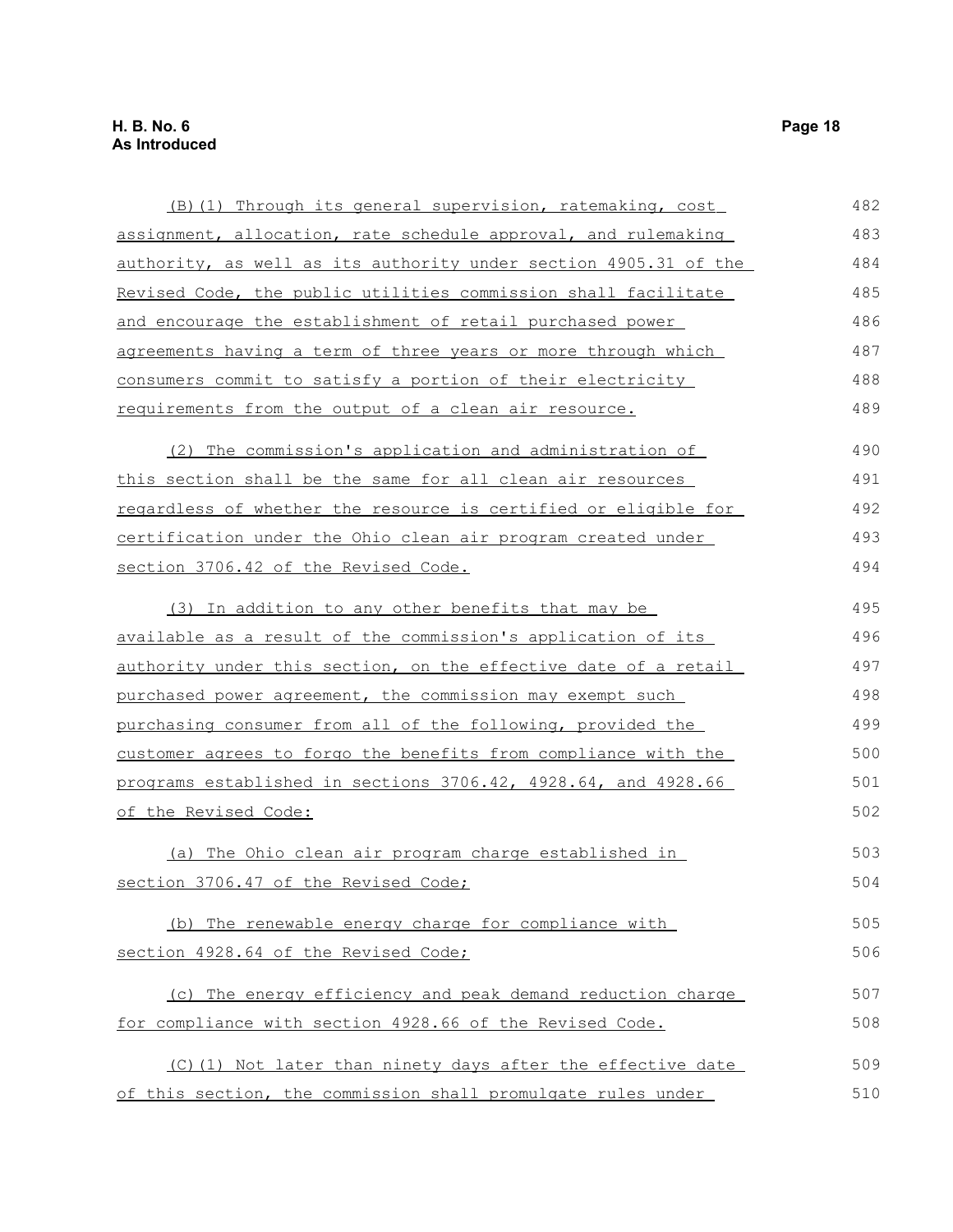| Chapter 119. of the Revised Code as necessary to begin the            | 511 |
|-----------------------------------------------------------------------|-----|
| implementation of this section.                                       | 512 |
| (2) Not later than two hundred seventy-five days after the            | 513 |
| effective date of this section, the commission shall promulgate       | 514 |
| rules for further implementation and administration of this           | 515 |
| section.                                                              | 516 |
| Sec. 4928.471. (A) Not earlier than thirty days after the             | 517 |
| effective date of this section, an electric distribution utility      | 518 |
| may file an application to implement a decoupling mechanism for       | 519 |
| the 2019 calendar year and each calendar year thereafter. For an      | 520 |
| electric distribution utility that applies for a decoupling           | 521 |
| mechanism under this section, the base distribution rates for         | 522 |
| <u>residential and commercial customers shall be decoupled to the</u> | 523 |
| <u>base distribution revenue and revenue resulting from</u>           | 524 |
| implementation of section 4928.66 of the Revised Code and             | 525 |
| recovered pursuant to an approved electric security plan under        | 526 |
| section 4928.143 of the Revised Code, as of the twelve-month          | 527 |
| period ending on December 31, 2018. An application under this         | 528 |
| division shall not be considered an application under section         | 529 |
| 4909.18 of the Revised Code.                                          | 530 |
| (B) The commission shall issue an order approving an                  | 531 |
| application for a decoupling mechanism filed under division (A)       | 532 |
| of this section not later than sixty days after the application       | 533 |
| is filed. Before approving the application, the commission shall      | 534 |
| verify that the rate schedule or schedules are designed to            | 535 |
| recover the electric distribution utility's 2018 annual revenues      | 536 |
| as described in division (A) of this section and that the             | 537 |
| decoupling rate design is aligned with the rate design of the         | 538 |
| electric distribution utility's existing base distribution            | 539 |
| rates. The decoupling mechanism shall recover an amount equal to      | 540 |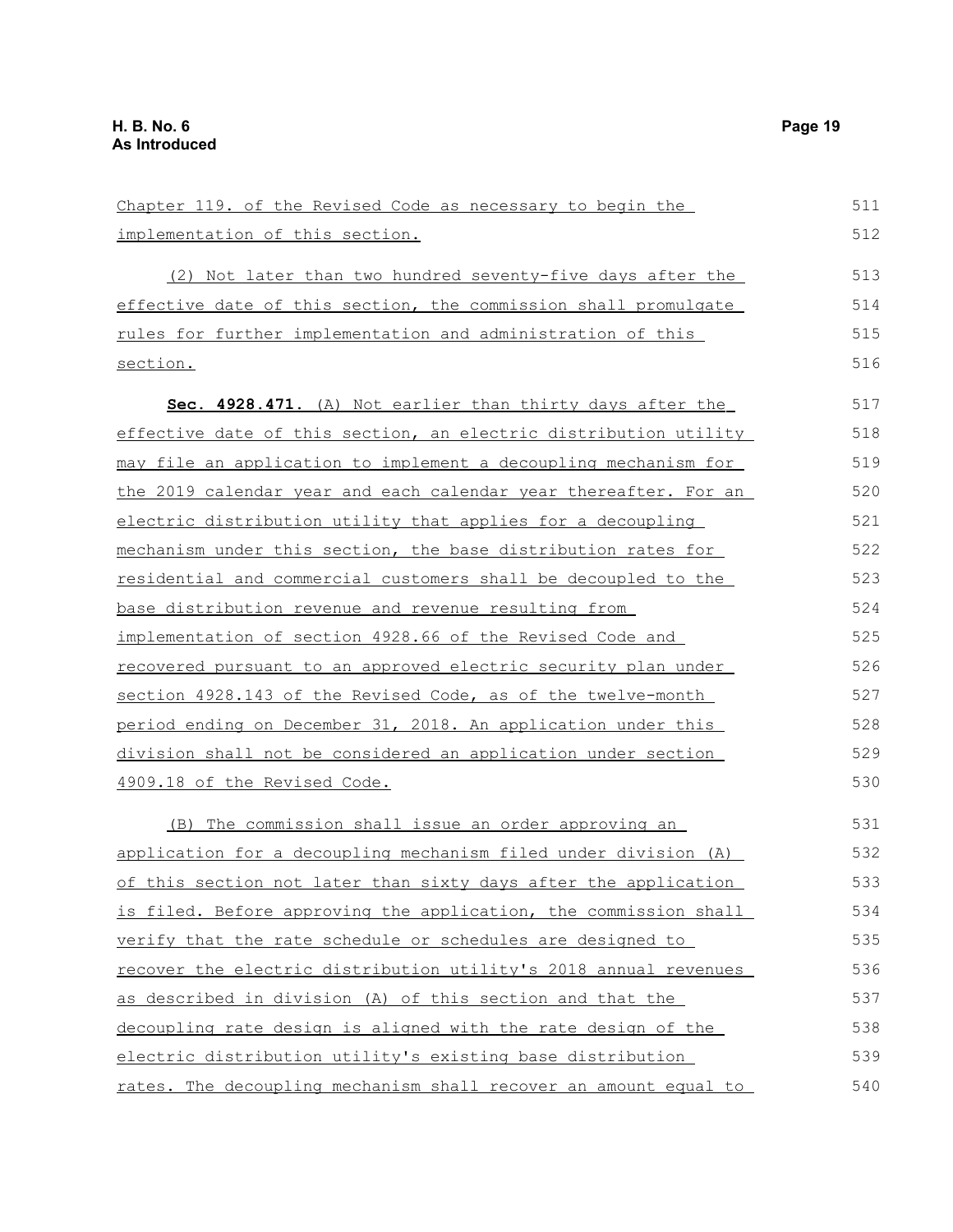| the base distribution revenue and revenue resulting from               | 541 |
|------------------------------------------------------------------------|-----|
| implementation of section 4928.66 of the Revised Code and              | 542 |
| recovered pursuant to an approved electric security plan under         | 543 |
| section 4928.143 of the Revised Code, as of the twelve-month           | 544 |
| period ending on December 31, 2018. The decoupling mechanism           | 545 |
| shall be adjusted annually thereafter to reconcile any over            | 546 |
| <u>recovery or under recovery from the prior year and to enable an</u> | 547 |
| electric distribution utility to recover the same level of             | 548 |
| revenues described in division (A) of this section in each year.       | 549 |
| (C) The commission's approval of a decoupling mechanism                | 550 |
| under this section shall not affect any other rates, riders,           | 551 |
| charges, schedules, classifications, or services previously            | 552 |
| approved by the commission. The decoupling mechanism shall             | 553 |
| remain in effect until the next time that the electric                 | 554 |
| distribution utility applies for and the commission approves           | 555 |
| base distribution rates for the utility under section 4909.18 of       | 556 |
| the Revised Code.                                                      | 557 |
| Sec. 4928.644. (A) The public utilities commission may                 | 558 |
| reduce either baseline described in section 4928.643 of the            | 559 |
| Revised Code to adjust for new economic growth in the electric         | 560 |
| distribution utility's certified territory or in the electric          | 561 |
| services company's service area in this state.                         | 562 |
| (B) For an electric distribution utility, neither baseline             | 563 |
| shall include the load and usage of a customer who is subject to       | 564 |
| the monthly charge established under section 3706.47 of the            | 565 |
| Revised Code unless or until the customer opts to pay the charge       | 566 |
| associated with compliance with section 4928.64 of the Revised         | 567 |
|                                                                        |     |
| Code.                                                                  | 568 |

distribution utility shall implement energy efficiency programs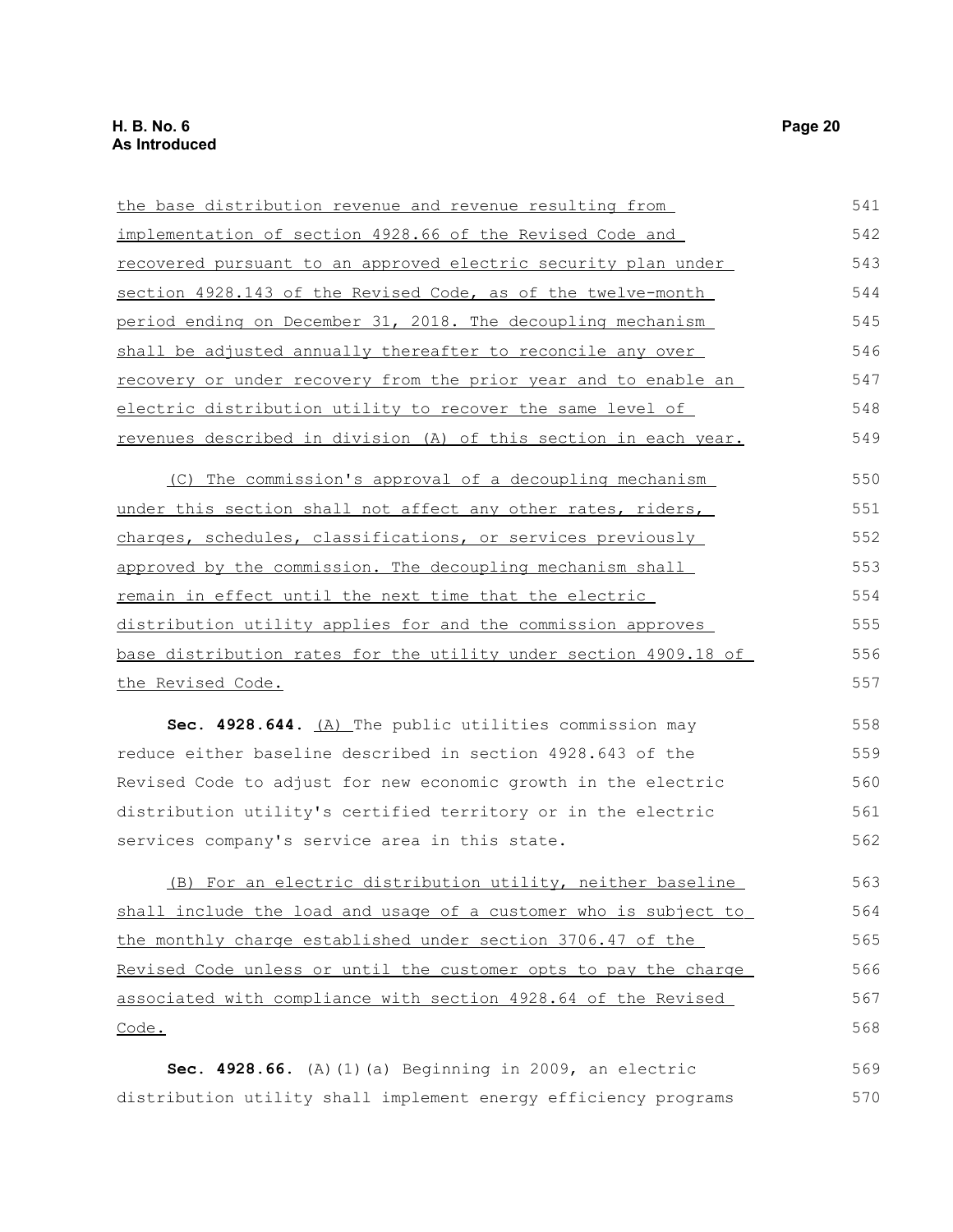#### **H. B. No. 6 Page 21 As Introduced**

that achieve energy savings equivalent to at least three-tenths of one per cent of the total, annual average, and normalized kilowatt-hour sales of the electric distribution utility during the preceding three calendar years to customers in this state. An energy efficiency program may include a combined heat and power system placed into service or retrofitted on or after the effective date of the amendment of this section by S.B. 315 of the 129th general assembly, September 10, 2012, or a waste energy recovery system placed into service or retrofitted on or after September 10, 2012, except that a waste energy recovery system described in division (A)(38)(b) of section 4928.01 of the Revised Code may be included only if it was placed into service between January 1, 2002, and December 31, 2004. For a waste energy recovery or combined heat and power system, the savings shall be as estimated by the public utilities commission. The savings requirement, using such a three-year average, shall increase to an additional five-tenths of one per cent in 2010, seven-tenths of one per cent in 2011, eight-tenths of one per cent in 2012, nine-tenths of one per cent in 2013, and one per cent in 2014. In 2015 and 2016, an electric distribution utility shall achieve energy savings equal to the result of subtracting the cumulative energy savings achieved since 2009 from the product of multiplying the baseline for energy savings, described in division (A)(2)(a) of this section, by four and two-tenths of one per cent. If the result is zero or less for the year for which the calculation is being made, the utility shall not be required to achieve additional energy savings for that year, but may achieve additional energy savings for that year. Thereafter, the annual savings requirements shall be, for years 2017, 2018, 2019, and 2020, one per cent of the baseline, and two per cent each year thereafter, achieving cumulative energy savings in excess of twenty-two per cent by 571 572 573 574 575 576 577 578 579 580 581 582 583 584 585 586 587 588 589 590 591 592 593 594 595 596 597 598 599 600 601 602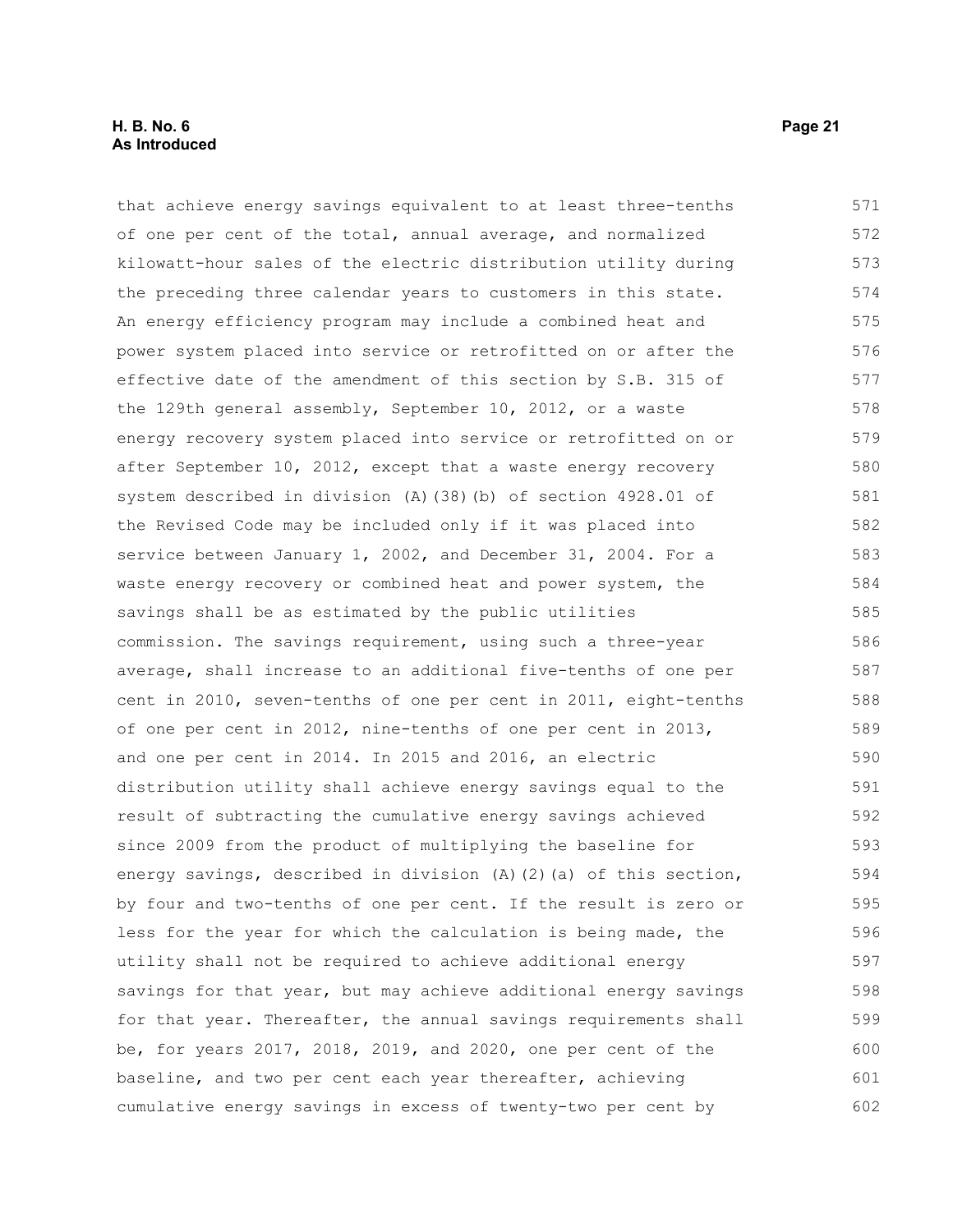#### **H. B. No. 6 Page 22 As Introduced**

the end of 2027. For purposes of a waste energy recovery or combined heat and power system, an electric distribution utility shall not apply more than the total annual percentage of the electric distribution utility's industrial-customer load, relative to the electric distribution utility's total load, to the annual energy savings requirement. 603 604 605 606 607 608

(b) Beginning in 2009, an electric distribution utility shall implement peak demand reduction programs designed to achieve a one per cent reduction in peak demand in 2009 and an additional seventy-five hundredths of one per cent reduction each year through 2014. In 2015 and 2016, an electric distribution utility shall achieve a reduction in peak demand equal to the result of subtracting the cumulative peak demand reductions achieved since 2009 from the product of multiplying the baseline for peak demand reduction, described in division (A)(2)(a) of this section, by four and seventy-five hundredths of one per cent. If the result is zero or less for the year for which the calculation is being made, the utility shall not be required to achieve an additional reduction in peak demand for that year, but may achieve an additional reduction in peak demand for that year. In 2017 and each year thereafter through 2020, the utility shall achieve an additional seventy-five hundredths of one per cent reduction in peak demand. 609 610 611 612 613 614 615 616 617 618 619 620 621 622 623 624 625

(2) For the purposes of divisions (A)(1)(a) and (b) of this section:

(a) The baseline for energy savings under division (A)(1) (a) of this section shall be the average of the total kilowatt hours the electric distribution utility sold in the preceding three calendar years. The baseline for a peak demand reduction under division  $(A)$   $(1)$   $(b)$  of this section shall be the average 628 629 630 631 632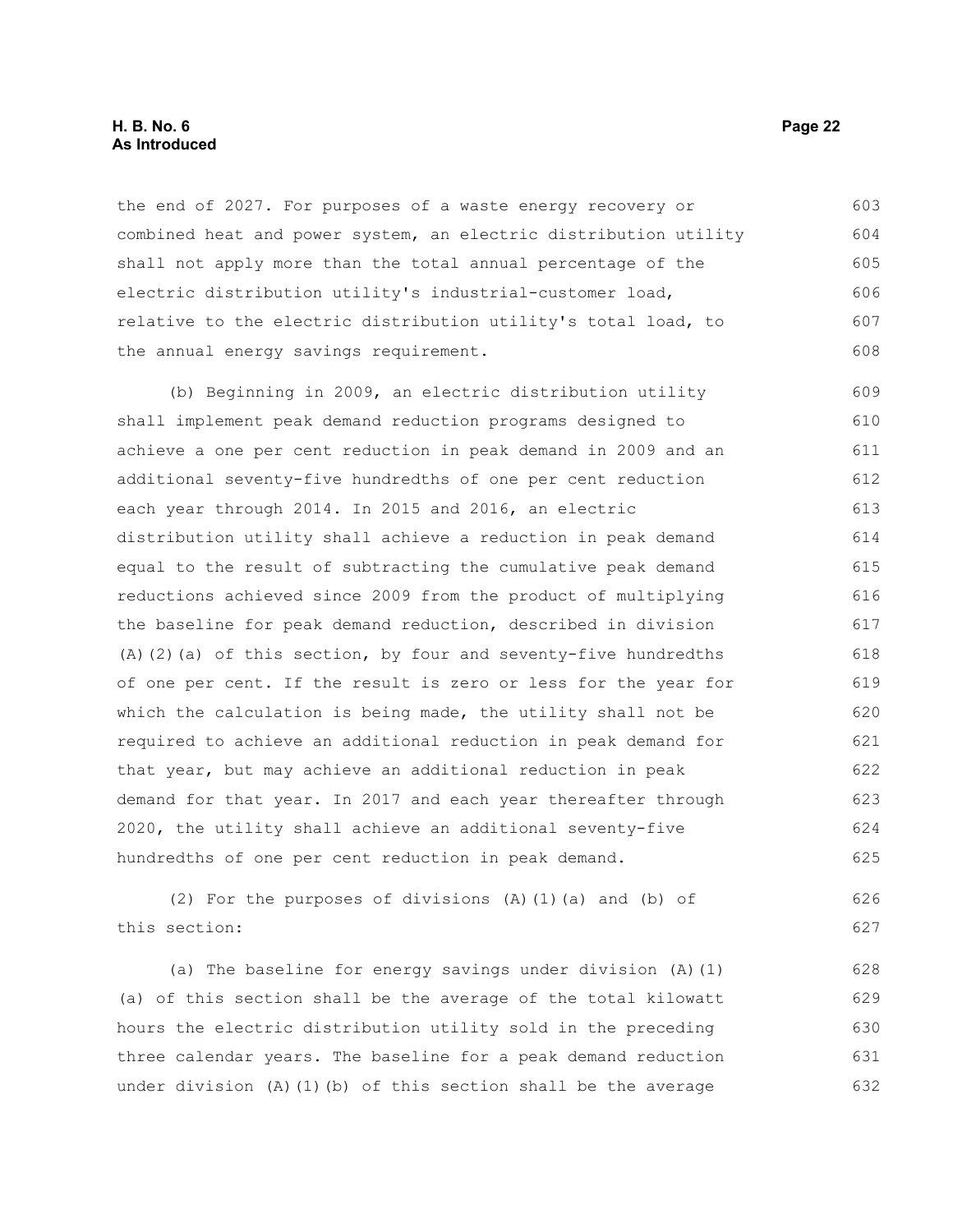peak demand on the utility in the preceding three calendar years, except that the commission may reduce either baseline to adjust for new economic growth in the utility's certified territory. Neither baseline shall include the load and usage of any of the following customers: 633 634 635 636 637

(i) Beginning January 1, 2017, a customer for which a reasonable arrangement has been approved under section 4905.31 of the Revised Code;

(ii) A customer that has opted out of the utility's portfolio plan under section 4928.6611 of the Revised Code;

(iii) A customer that has opted out of the utility's portfolio plan under Section 8 of S.B. 310 of the 130th general assembly<sub>i</sub>

 (iv) A customer who is subject to the monthly charge established by section 3706.47 of the Revised Code until or unless the customer opts to pay the costs associated with compliance with this section. 646 647 648 649

(b) The commission may amend the benchmarks set forth in division (A)(1)(a) or (b) of this section if, after application by the electric distribution utility, the commission determines that the amendment is necessary because the utility cannot reasonably achieve the benchmarks due to regulatory, economic, or technological reasons beyond its reasonable control.

(c) Compliance with divisions (A)(1)(a) and (b) of this section shall be measured by including the effects of all demand-response programs for mercantile customers of the subject electric distribution utility, all waste energy recovery systems and all combined heat and power systems, and all such mercantile customer-sited energy efficiency, including waste energy 656 657 658 659 660 661

638 639 640

641 642

643 644 645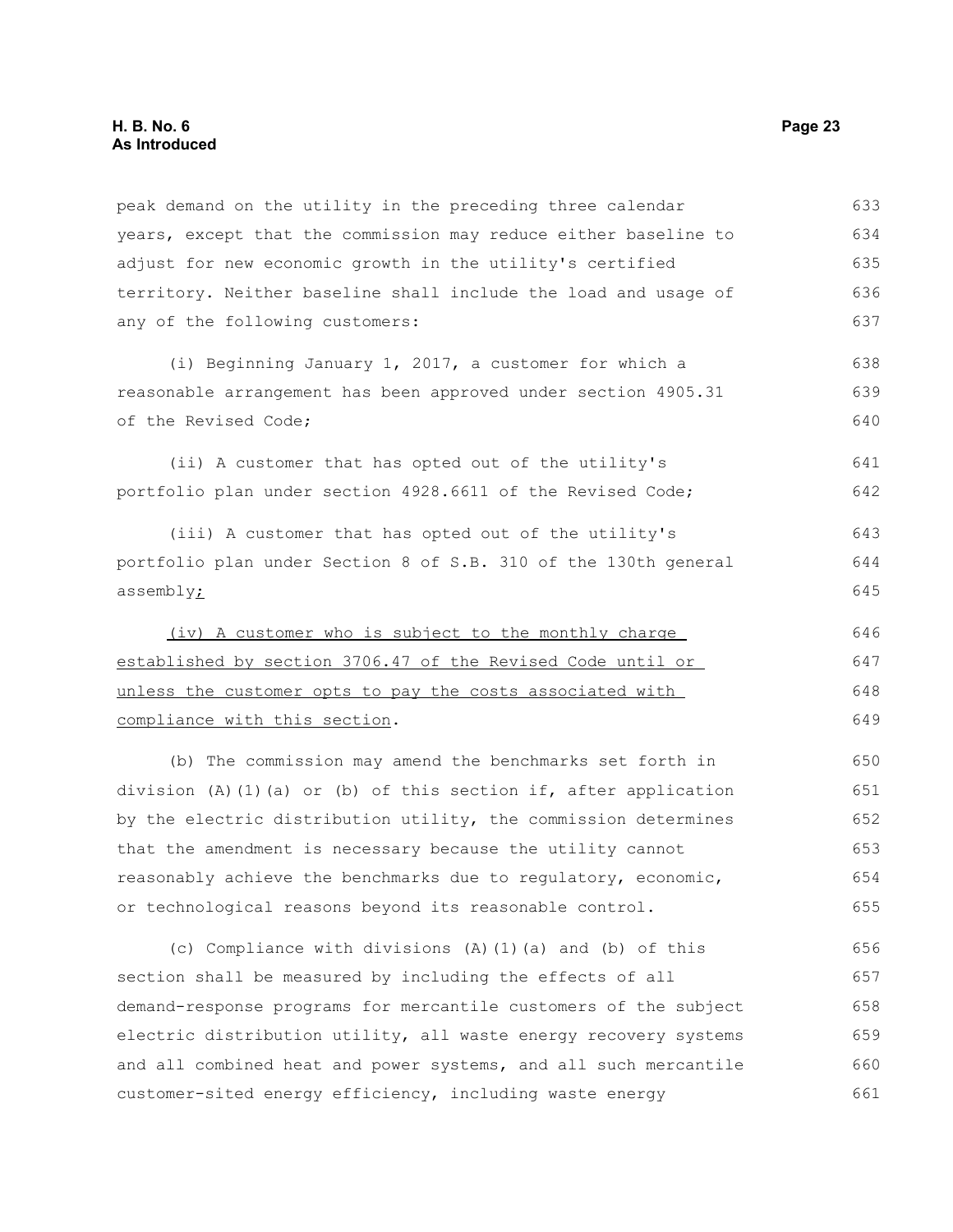#### **H. B. No. 6 Page 24 As Introduced**

recovery and combined heat and power, and peak demand reduction programs, adjusted upward by the appropriate loss factors. Any mechanism designed to recover the cost of energy efficiency, including waste energy recovery and combined heat and power, and peak demand reduction programs under divisions (A)(1)(a) and (b) of this section may exempt mercantile customers that commit their demand-response or other customer-sited capabilities, whether existing or new, for integration into the electric distribution utility's demand-response, energy efficiency, including waste energy recovery and combined heat and power, or peak demand reduction programs, if the commission determines that that exemption reasonably encourages such customers to commit those capabilities to those programs. If a mercantile customer makes such existing or new demand-response, energy efficiency, including waste energy recovery and combined heat and power, or peak demand reduction capability available to an electric distribution utility pursuant to division (A)(2)(c) of this section, the electric utility's baseline under division (A)  $(2)$  (a) of this section shall be adjusted to exclude the effects of all such demand-response, energy efficiency, including waste energy recovery and combined heat and power, or peak demand reduction programs that may have existed during the period used to establish the baseline. The baseline also shall be normalized for changes in numbers of customers, sales, weather, peak demand, and other appropriate factors so that the compliance measurement is not unduly influenced by factors outside the control of the electric distribution utility. (d)(i) Programs implemented by a utility may include the following: 662 663 664 665 666 667 668 669 670 671 672 673 674 675 676 677 678 679 680 681 682 683 684 685 686 687 688 689 690

(I) Demand-response programs;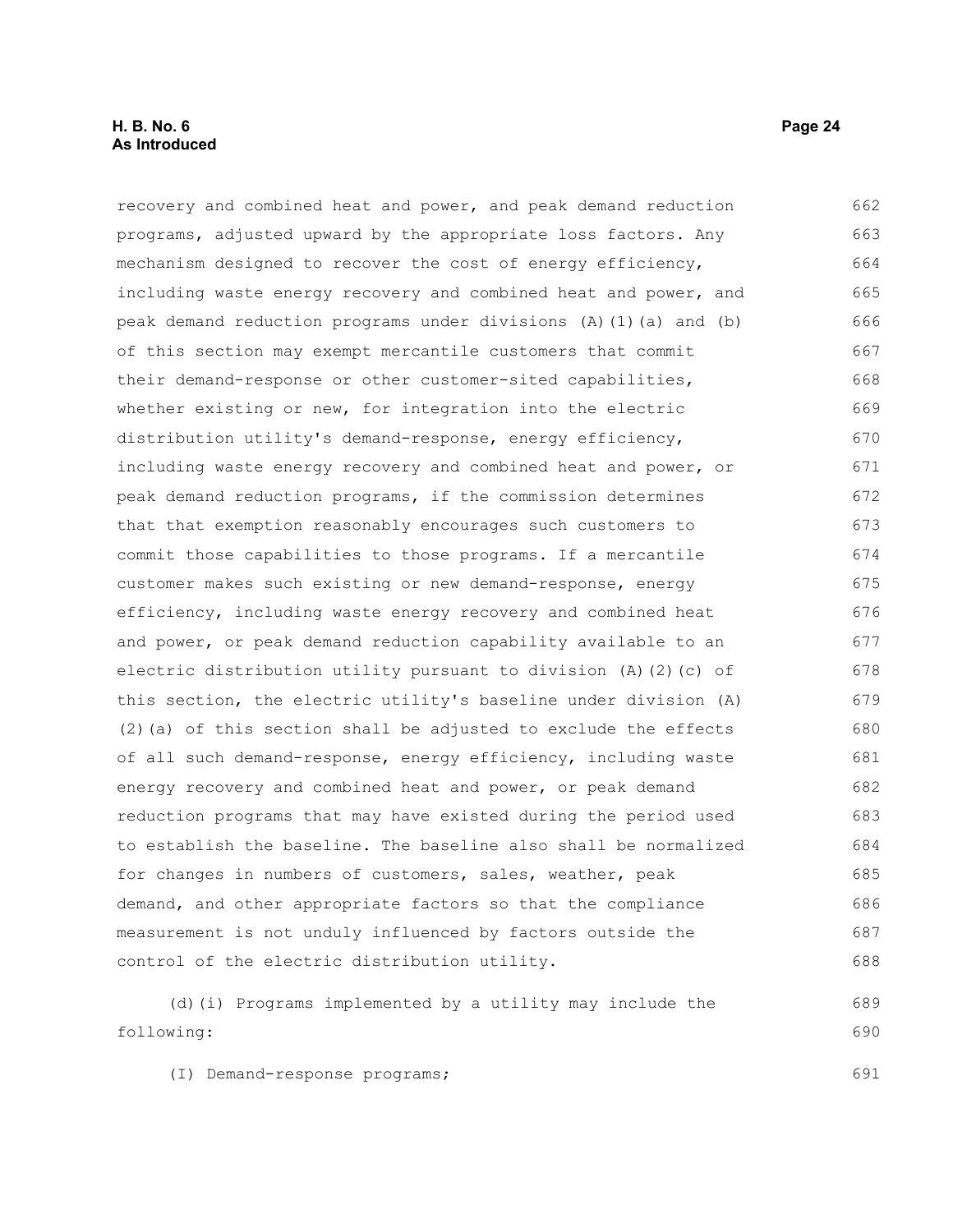### **H. B. No. 6 Page 25 As Introduced**

| (II) Smart grid investment programs, provided that such          | 692 |
|------------------------------------------------------------------|-----|
| programs are demonstrated to be cost-beneficial;                 | 693 |
| (III) Customer-sited programs, including waste energy            | 694 |
| recovery and combined heat and power systems;                    | 695 |
| (IV) Transmission and distribution infrastructure                | 696 |
| improvements that reduce line losses;                            | 697 |
| (V) Energy efficiency savings and peak demand reduction          | 698 |
| that are achieved, in whole or in part, as a result of funding   | 699 |
| provided from the universal service fund established by section  | 700 |
| 4928.51 of the Revised Code to benefit low-income customers      | 701 |
| through programs that include, but are not limited to, energy    | 702 |
| audits, the installation of energy efficiency insulation,        | 703 |
| appliances, and windows, and other weatherization measures.      | 704 |
| (ii) No energy efficiency or peak demand reduction               | 705 |
| achieved under divisions (A)(2)(d)(i)(IV) and (V) of this        | 706 |
| section shall qualify for shared savings.                        | 707 |
| (iii) Division (A)(2)(c) of this section shall be applied        | 708 |
| to include facilitating efforts by a mercantile customer or      | 709 |
| group of those customers to offer customer-sited demand-         | 710 |
| response, energy efficiency, including waste energy recovery and | 711 |
| combined heat and power, or peak demand reduction capabilities   | 712 |
| to the electric distribution utility as part of a reasonable     | 713 |
| arrangement submitted to the commission pursuant to section      | 714 |
| 4905.31 of the Revised Code.                                     | 715 |
| (e) No programs or improvements described in division (A)        | 716 |
| (2) (d) of this section shall conflict with any statewide        | 717 |
| building code adopted by the board of building standards.        | 718 |
| In accordance with rules it shall adopt, the public<br>(B)       | 719 |

utilities commission shall produce and docket at the commission 720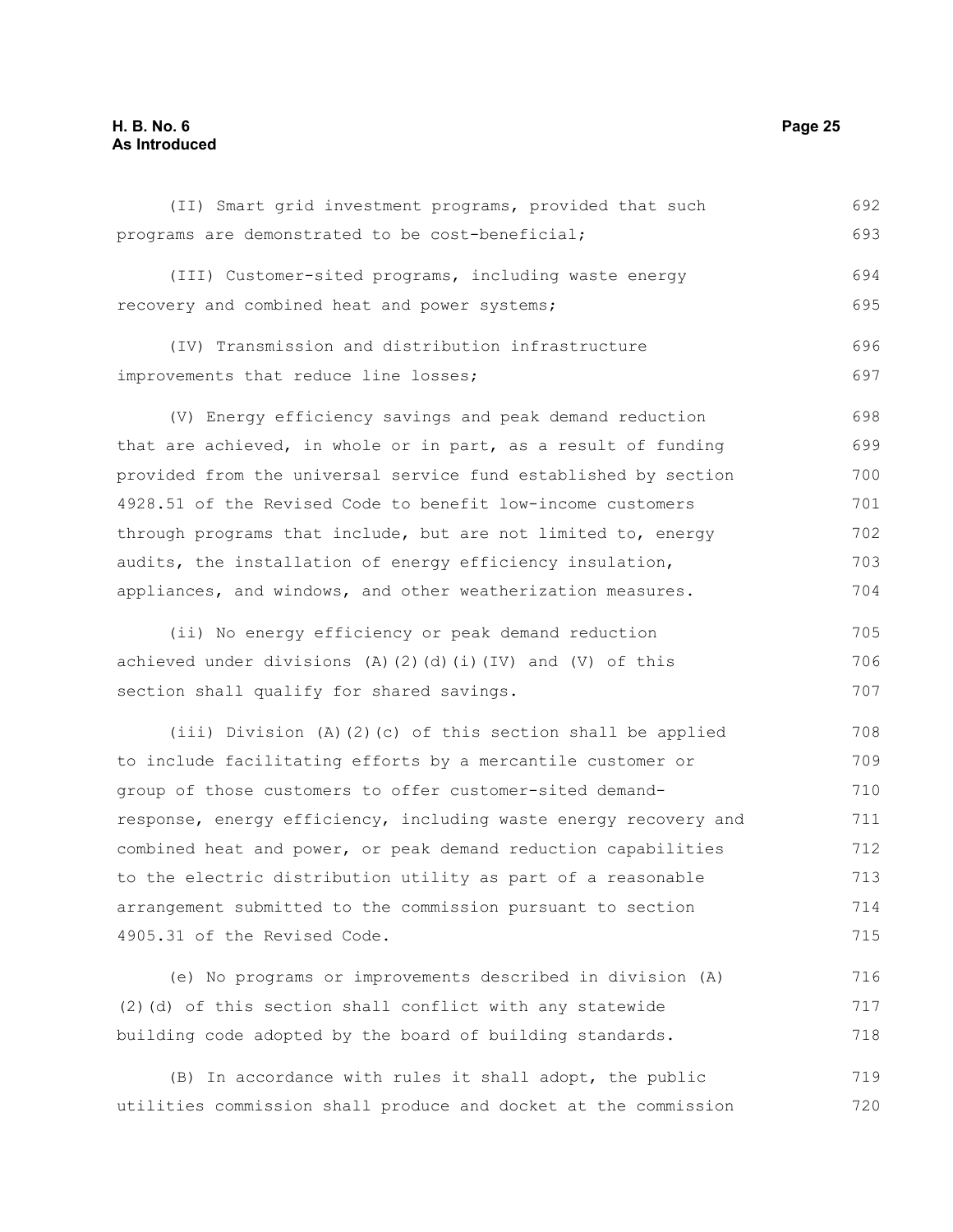#### **H. B. No. 6 Page 26 As Introduced**

an annual report containing the results of its verification of the annual levels of energy efficiency and of peak demand reductions achieved by each electric distribution utility pursuant to division (A) of this section. A copy of the report shall be provided to the consumers' counsel. 721 722 723 724 725

(C) If the commission determines, after notice and opportunity for hearing and based upon its report under division (B) of this section, that an electric distribution utility has failed to comply with an energy efficiency or peak demand reduction requirement of division (A) of this section, the commission shall assess a forfeiture on the utility as provided under sections 4905.55 to 4905.60 and 4905.64 of the Revised Code, either in the amount, per day per undercompliance or noncompliance, relative to the period of the report, equal to that prescribed for noncompliances under section 4905.54 of the Revised Code, or in an amount equal to the then existing market value of one renewable energy credit per megawatt hour of undercompliance or noncompliance. Revenue from any forfeiture assessed under this division shall be deposited to the credit of the advanced energy fund created under section 4928.61 of the Revised Code. 726 727 728 729 730 731 732 733 734 735 736 737 738 739 740 741

(D) The commission may establish rules regarding the content of an application by an electric distribution utility for commission approval of a revenue decoupling mechanism under this division. Such an application shall not be considered an application to increase rates and may be included as part of a proposal to establish, continue, or expand energy efficiency or conservation programs. The commission by order may approve an application under this division if it determines both that the revenue decoupling mechanism provides for the recovery of revenue that otherwise may be forgone by the utility as a result 742 743 744 745 746 747 748 749 750 751